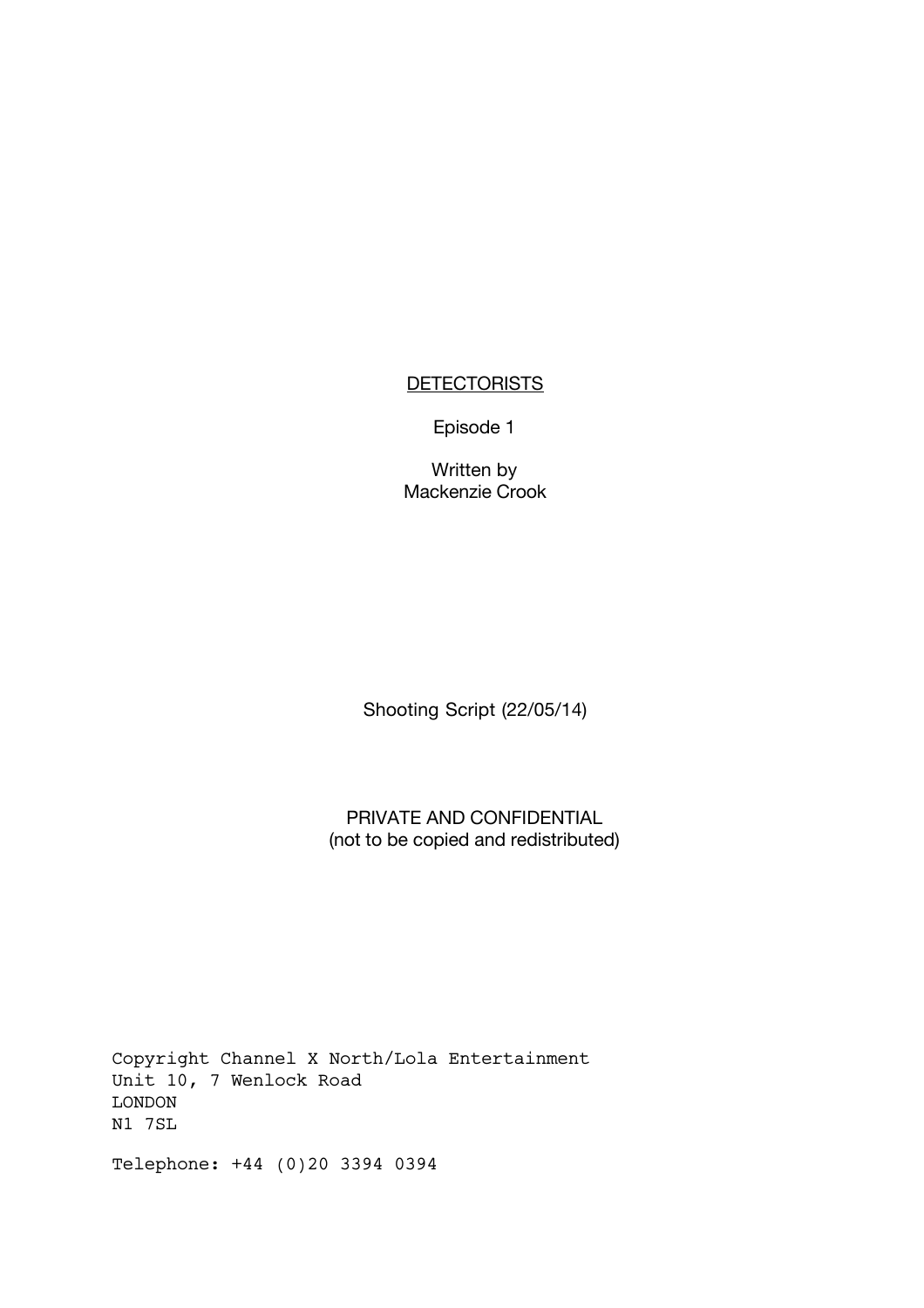Distant bird song: SKYLARK A bleak field of stubble. We hear faint electronic whines and beeps. Through the mist two stooped figures, LANCE and ANDY appear some distance apart, wearing headphones and swinging metal detectors in front of them.

### LANCE

(calling out) Anything?

ANDY Fuck-all. Three shotgun caps and a blakey.

They carry on in silence for a bit until Lance picks up a signal and kneels down to dig a small hole with a trowel.  $*$ 

> ANDY (CONT'D) What you got?

LANCE Ring pull. '83. Tizer.

From a pocket on his 'utility vest' Lance pulls out a clear plastic bag of ring pulls and pops it in.

> ANDY What d'you do with them?

LANCE Bag'em up, stick 'em on ebay. People buy this shit.

ANDY

Sad tits.

**T.ANCE** 

You said it.

They continue across the field in silence.

TITLES:

# **DETECTORISTS**

102 EXT. FIELD 'LUNCH TREE'- DAY 102

Andy and Lance are sitting under a tree eating their sandwiches and drinking tea from a flask.

> LANCE See University Challenge?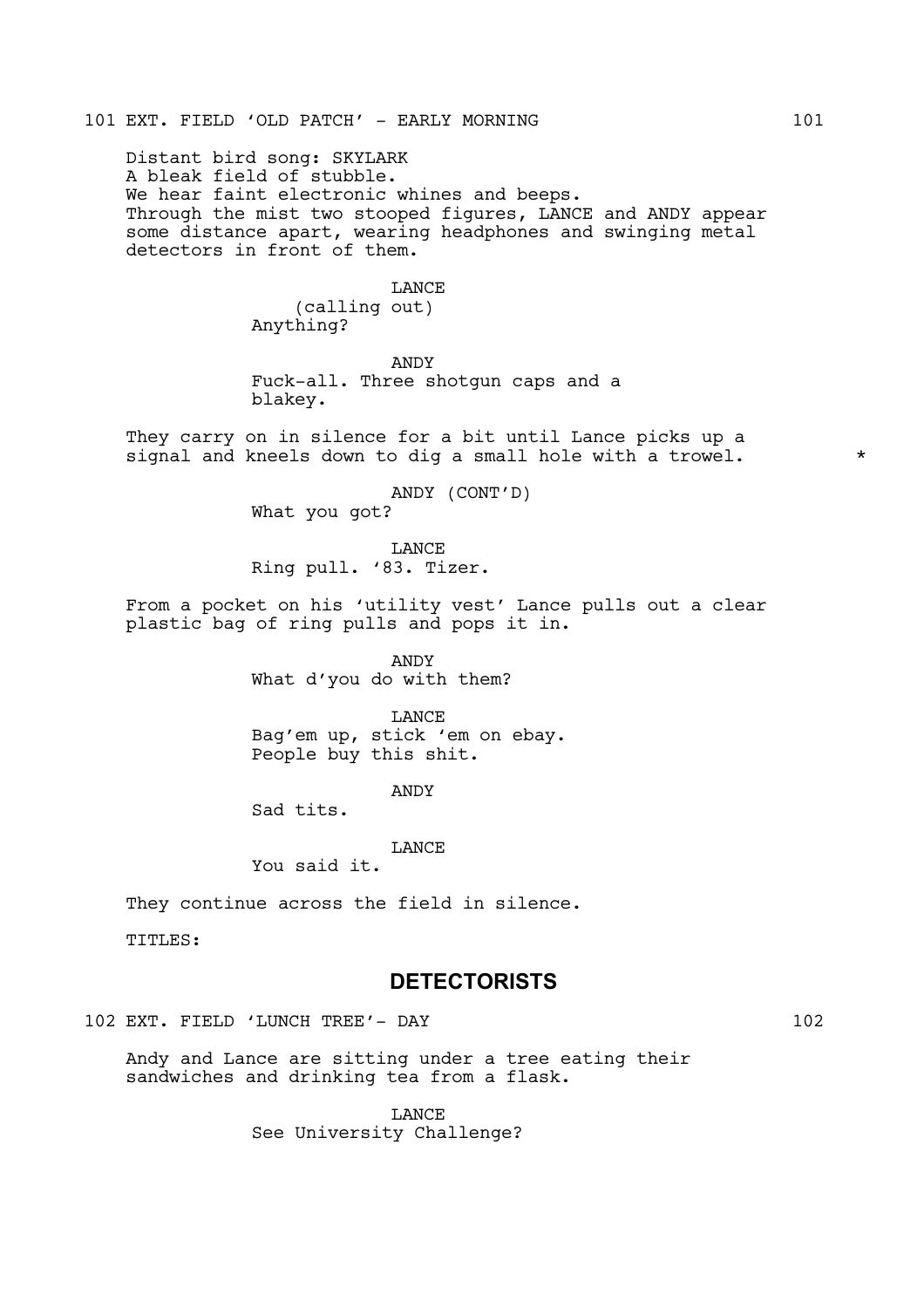ANDY (sadly) Yeah. LANCE Anything? ANDY Nah. You? LANCE Nah. (beat) Nearly got Benjamin Britton. ANDY You can't nearly get an answer right. LANCE I had it in my head. Didn't say anything. Chickened out. ANDY Were you on your own? LANCE Yeah. ANDY But you were still too scared to say it out loud? LANCE Yeah. ANDY Doesn't count. LANCE I know. ANDY Should've gone for it. LANCE I know. LANCE (CONT'D) You coming up the club Tuesday?

ANDY What's happening?

Pause.

LANCE Terry's giving a talk on buttons.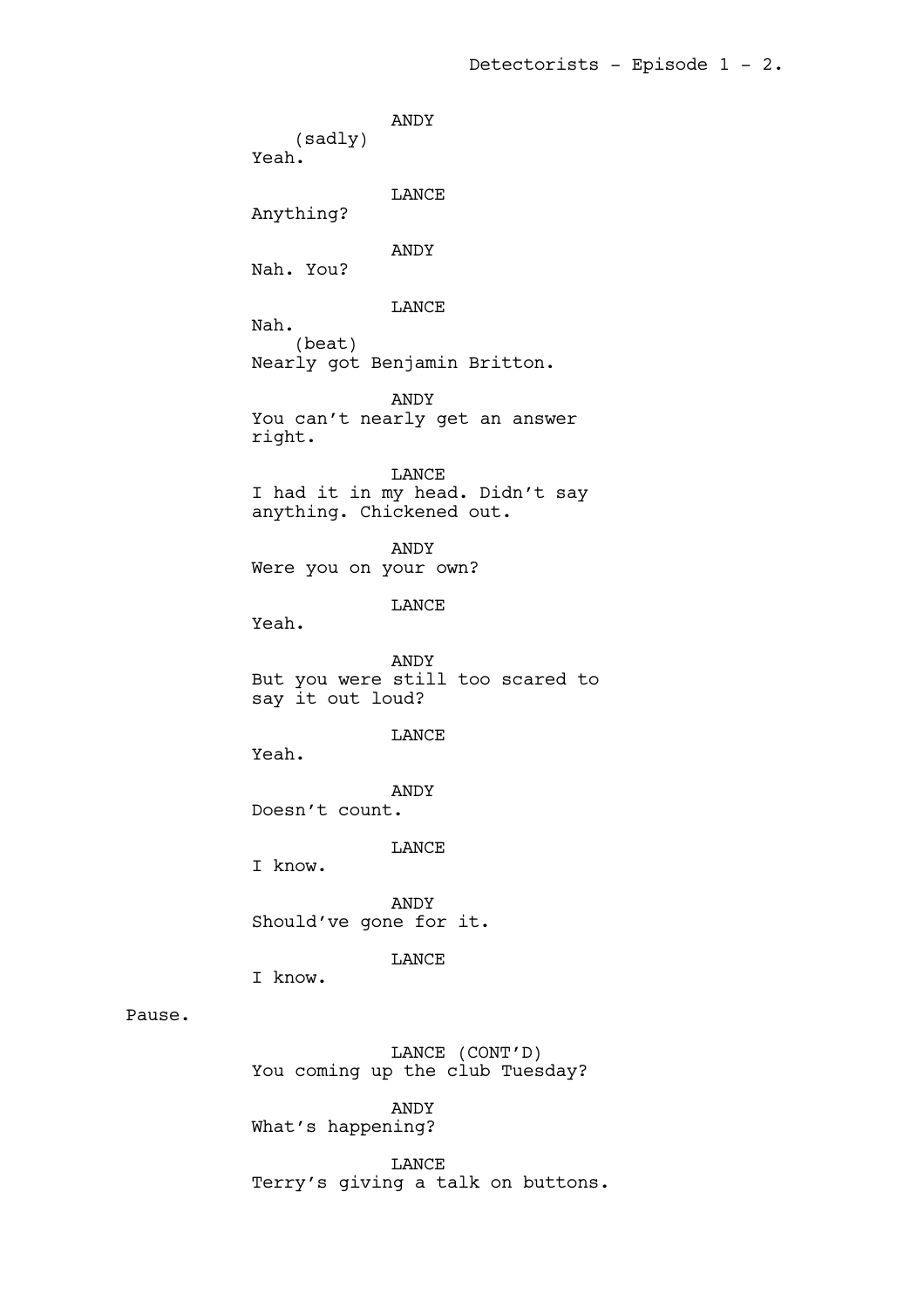ANDY

Buttons?

LANCE

You heard me.

ANDY Christ. Sod that.

LANCE Yeah. Think I'll give that one a miss.

# Pause.

LANCE (CONT'D) Here, did I ever tell you about the beautiful old battle-axe I once found?

ANDY Yeah, you married her.

LANCE I married her. Have I done that one for you before?

ANDY

You've said it before yeah, a few times, I wouldn't exactly call it a stand-up routine. You've added the word 'beautiful' since the last time you said it.

LANCE Well she was beautiful, Maggie. Mental though. That's why I divorced her.

ANDY She left you for the manager of Pizza Hut.

LANCE Yeah. Mental.

At this point Andy notices an attractive young woman, SOPHIE, coming across the field towards them.

> LANCE (CONT'D) She was a hippy, you see. Into crystals and all that shit. Used to wear this vanilla perfume.

> > ANDY

Oh yeah?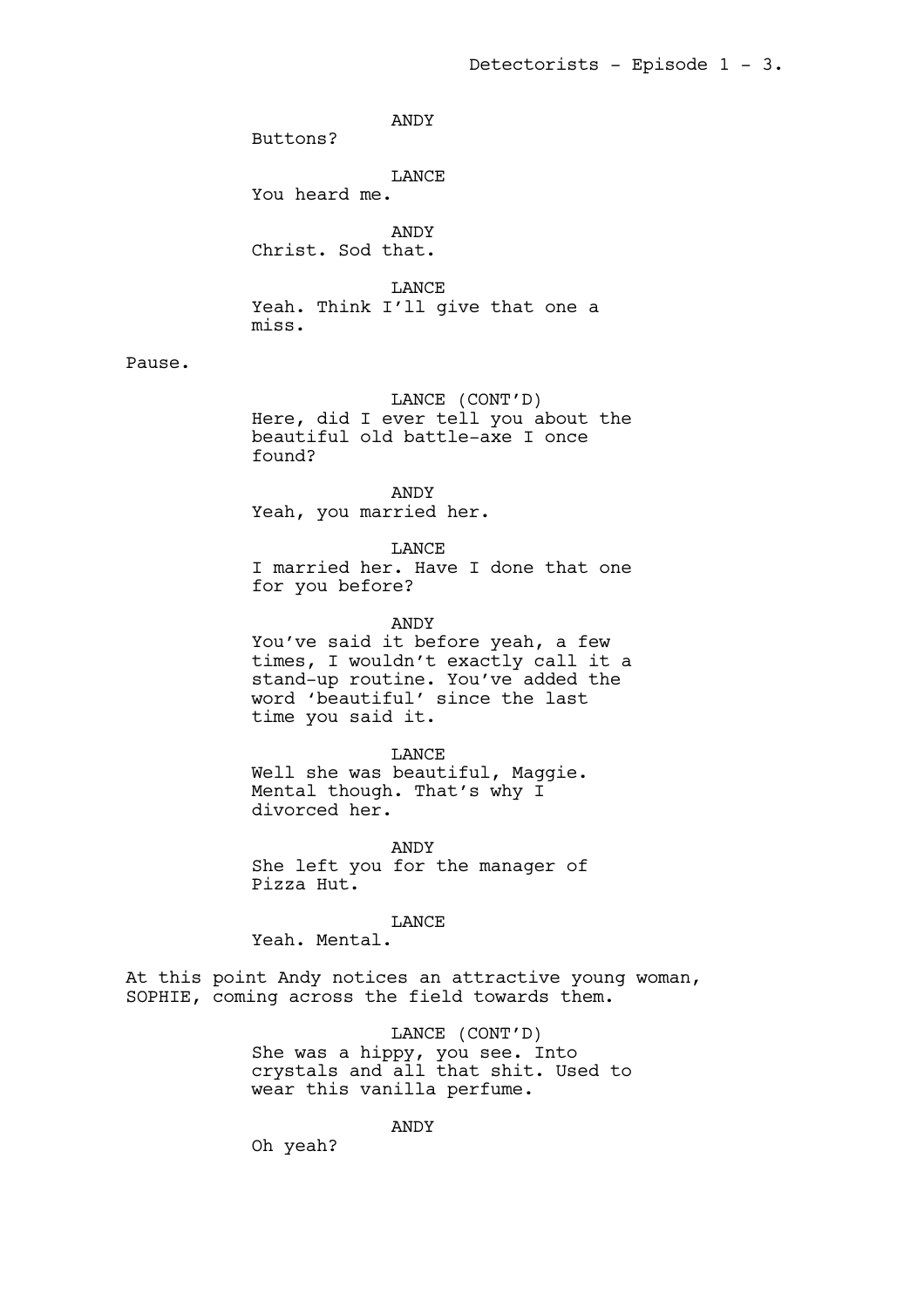LANCE Stunk like Playdoh. ANDY Heads up, who's this? LANCE Dunno. SOPHIE Hi. LANCE Hello there. SOPHIE Saw you in the field earlier. Sorry to interrupt, are you metal detectors? LANCE No my love, this... (taps his detector) ...is a metal detector. *We* are metal detector*ists.* Andy is cringing. SOPHIE Oh. Sorry. LANCE Not a problem at all. SOPHIE I'm Sophie. LANCE Pleased to meet you Sophie. I'm Lance, and this is... ANDY Andy. SOPHIE I'm a student. History student. I thought it might be interesting, you know, see what sort of things you guys find, local history. LANCE Wise move Sophie. What you got \* there Andrew?

Andy fishes a handful from his 'finds pouch'.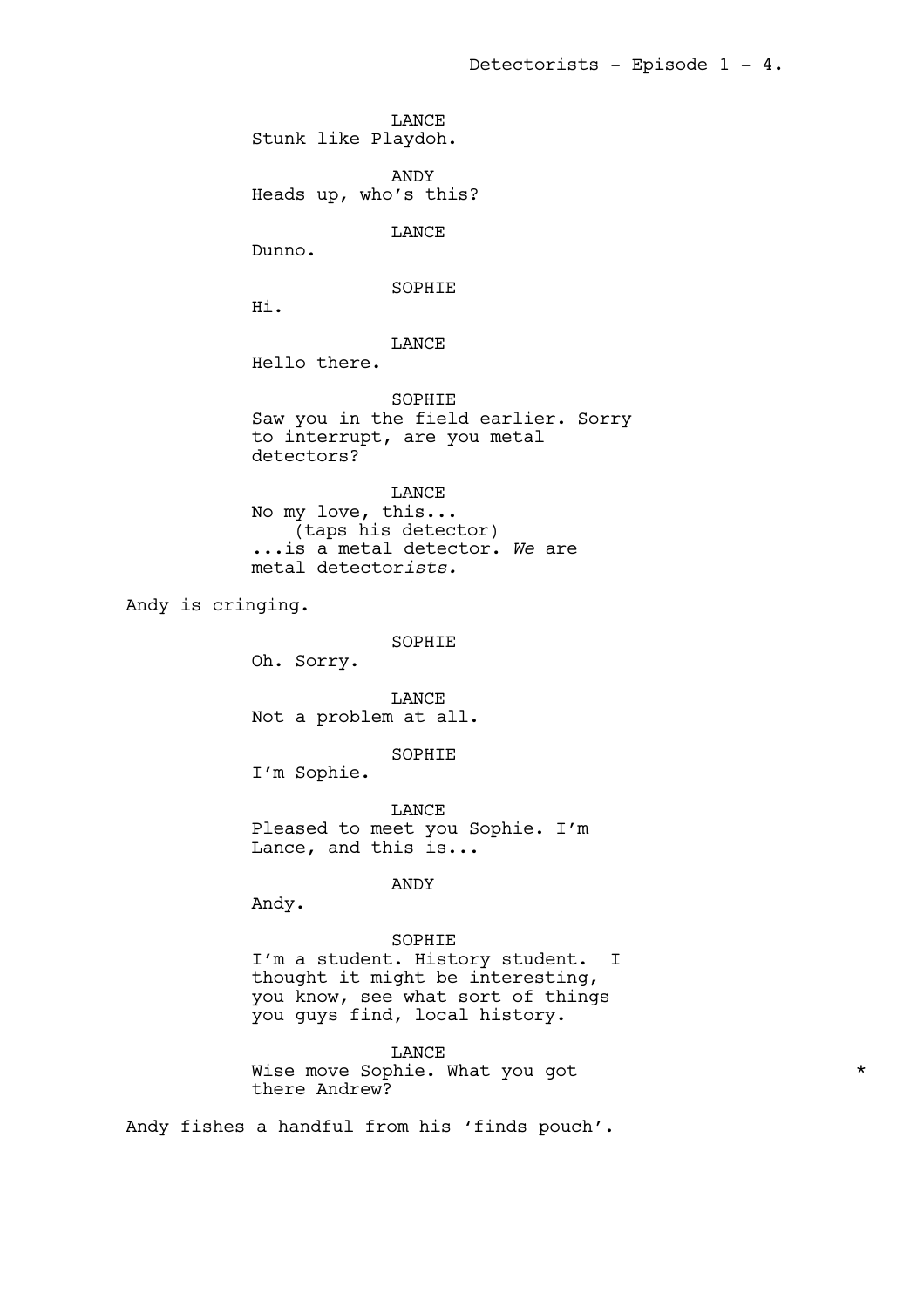ANDY Bits and pieces, Victorian penny... (he holds up a bullet) Battle of Britain, that's nice.

LANCE That's worth a quid on the interweb...

ANDY Won't do it mate.

LANCE

Idiot.

# SOPHIE

Why not?

#### ANDY

Don't sell my finds, don't agree with it.

### LANCE

Christ, you must have half a ton of scrap round your house. You up to date on your tetanus? If you invested in some jiffy bags you could give up your cleaning job.

SOPHIE

Are you a cleaner?

### ANDY

No.

LANCE He is a cleaner.

ANDY It's a temping agency. They get me all kinds of work.

LANCE All kinds of cleaning work.

### ANDY

Mainly yeah.

# LANCE

Andy's been studying for a degree in archaeology for...how long's it been?

# ANDY

Long time. But I'll get there, and when I'm a qualified archaeologist I'll get to see the good stuff.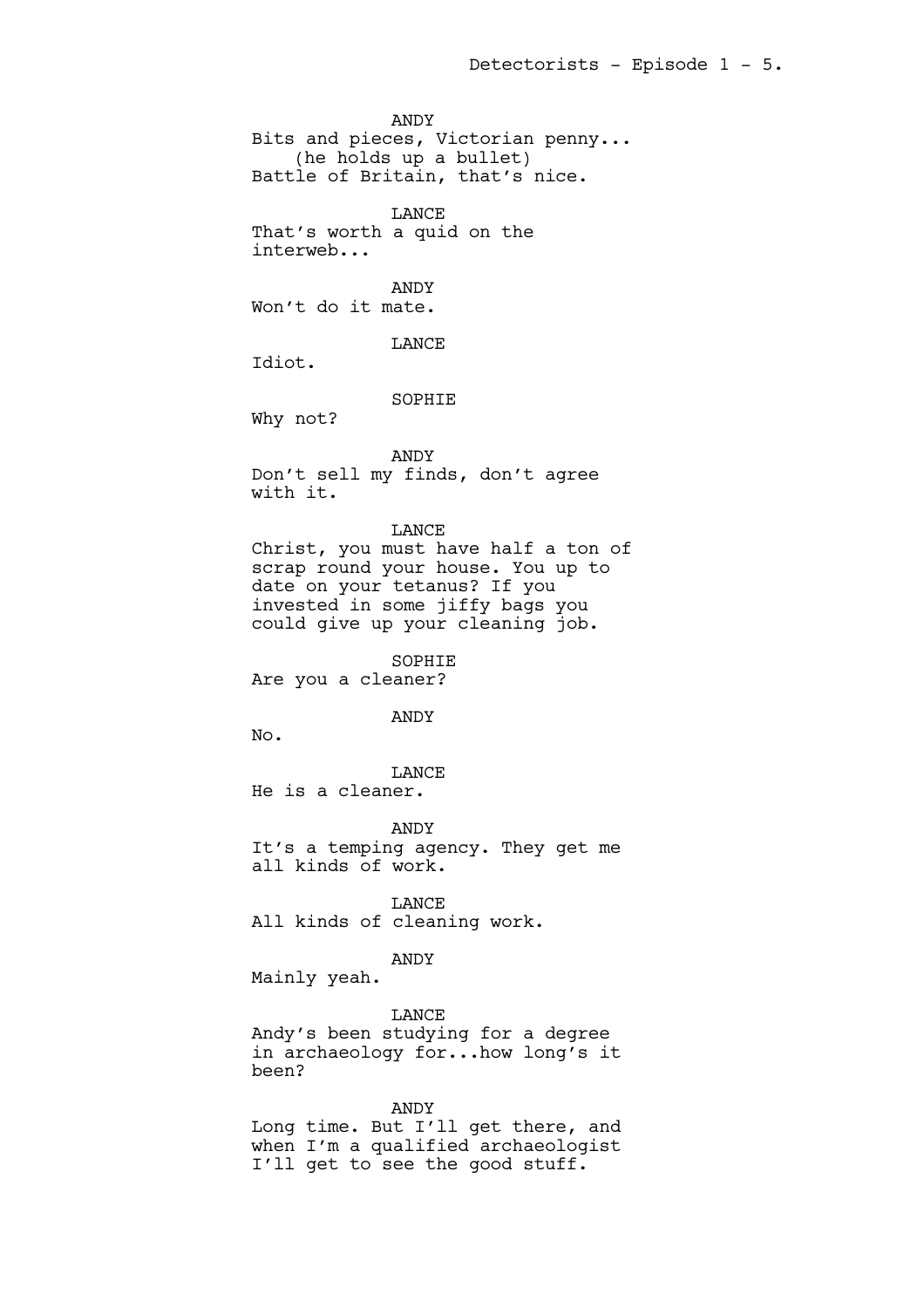### LANCE

Yeah, bones and bits of pot. Swap your detector for a pallet knife and spend all day scraping dirt off dirt. No thank you, show me to the non-ferrous metals mate.

ANDY

Whore.

SOPHIE Do you belong to a club?

LANCE

D.M.D.C. Danebury Metal Detecting Club. At the scout hall opposite the Two Brewers on the High street.

SOPHIE

And what sort of thing happens there?

LANCE

We compare finds, discuss the hobby. Sometimes there's a guest speaker.

ANDY This Tuesday Terry, club president, is giving a talk on buttons.

SOPHIE

Buttons?

LANCE

You heard him.

SOPHIE Wow. Outrageous. You going along?

LANCE & ANDY Oh yes, definitely, we'll be there. Etc.

SOPHIE Could I drop in?

LANCE & ANDY Yeah, yeah, come along. You'll find us a friendly bunch. Always on the look out for new blood. (Etc.)

SOPHIE Cool, I'll see you there.

LANCE

Cheerio.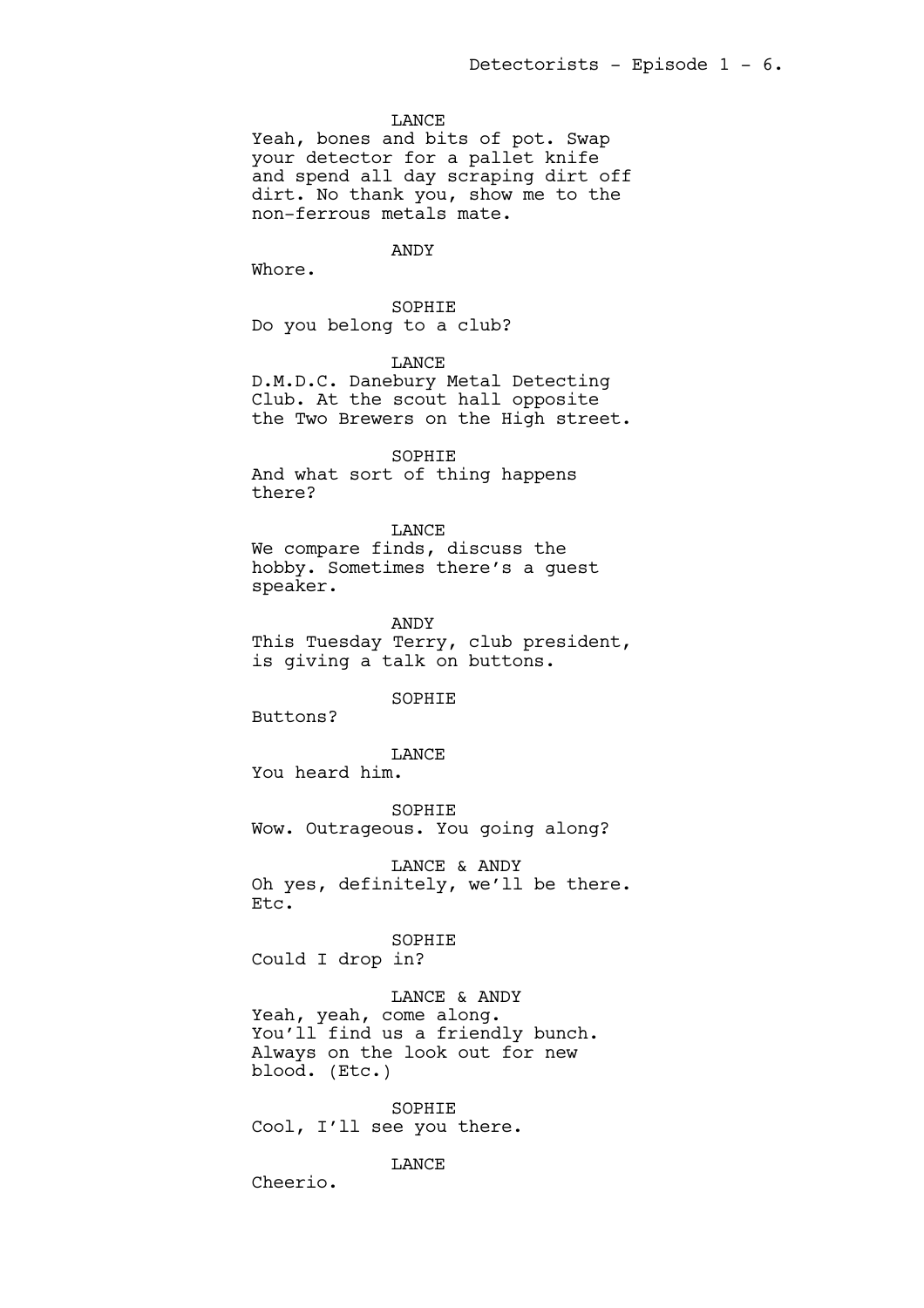She heads back the way she came leaving Lance and Andy just a little bit in love with her. They try to think of something to say but instead just nod and sip their tea, content to let it remain unsaid.

103 INT. ANDY'S FLAT - NIGHT 103 103

Andy lets himself in and goes through to the lounge where his girlfriend Becky is watching TV.

> ANDY Hello love. BECKY Alright? ANDY Yeah you? BECKY Yep. You're late. ANDY Went to the pub. BECKY Oh. Which one? ANDY Brewers. BECKY Oh right. The Two Brewers? ANDY Yeah. BECKY The pub on the corner of our road? ANDY Um...yeah. BECKY Oh nice. ANDY Sorry, I should have phoned. **BECKY** Might have been nice. ANDY I was with Lance, I didn't think you'd want to hang out with Lance. You think he's a bit of a dick.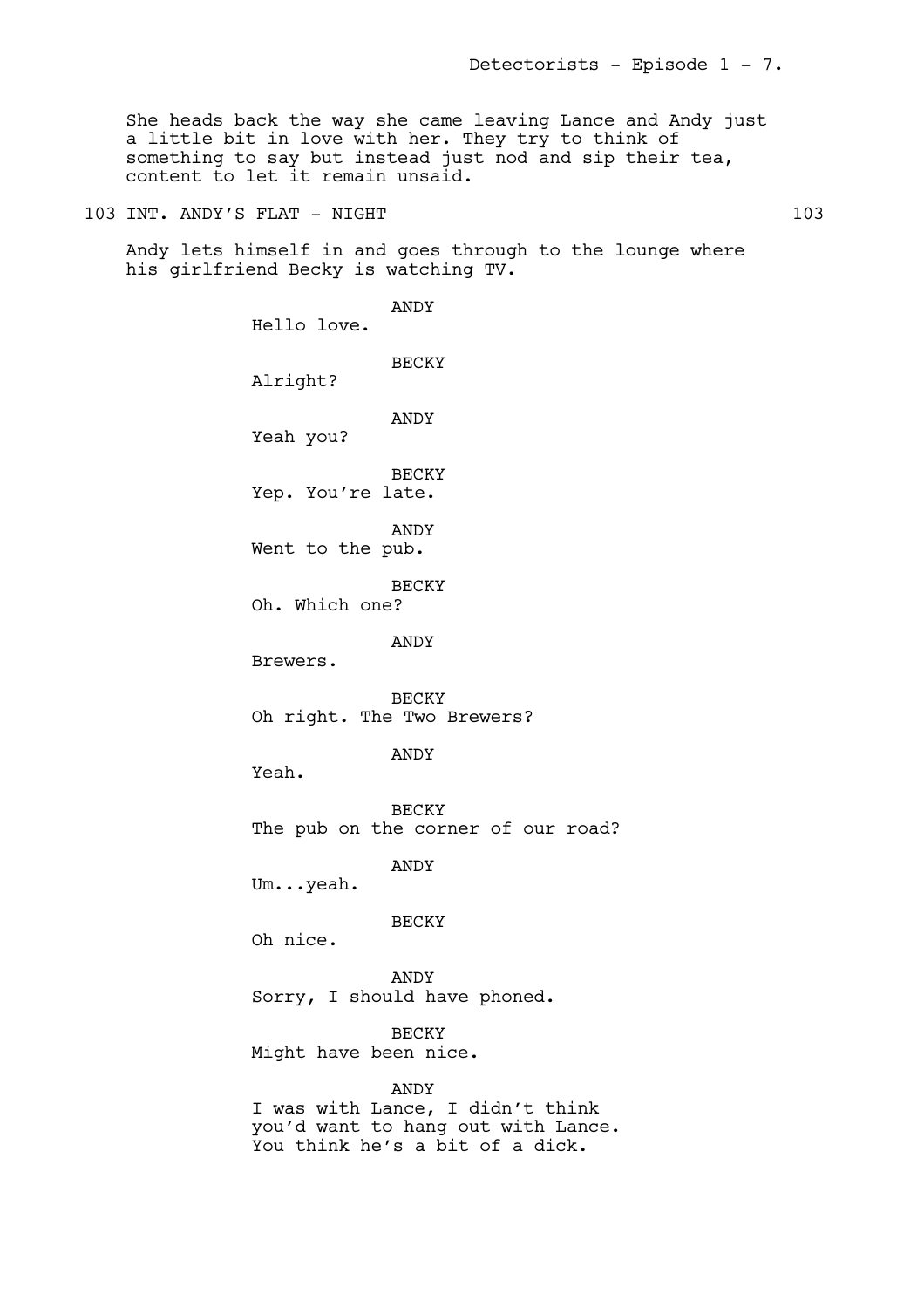### BECKY

I think you're a bit of a dick as well but I hang out with you. Might have been nice to have a drink on a Saturday night at the end of my road. With a couple of dicks.

ANDY

Sorry.

BECKY Find anything good today?

ANDY

Not much.

### BECKY

Right.

ANDY (paying attention) Why? You alright? You pissed off with me detecting?

BECKY

No I don't mind, if you enjoy it. If it's helping towards your studies.

#### ANDY

We need to find a new site. We've been detecting those fields for years, all  $*$ we turn up is litter and ring pulls. This is the land of the Saxons, I want  $*$ to find where they buried their kings and warriors.

BECKY

Instead of where they had their snacks and soft drinks?

ANDY

Exactly. But we're on it. We'll soon \* strike gold and get rich.

BECKY

Cool. We'll go to Africa. I'll set up a school and you can go off and dig holes.

ANDY

Can Lance come?  $\star$ 

**BECKY** 

No.

He puts his arms around her.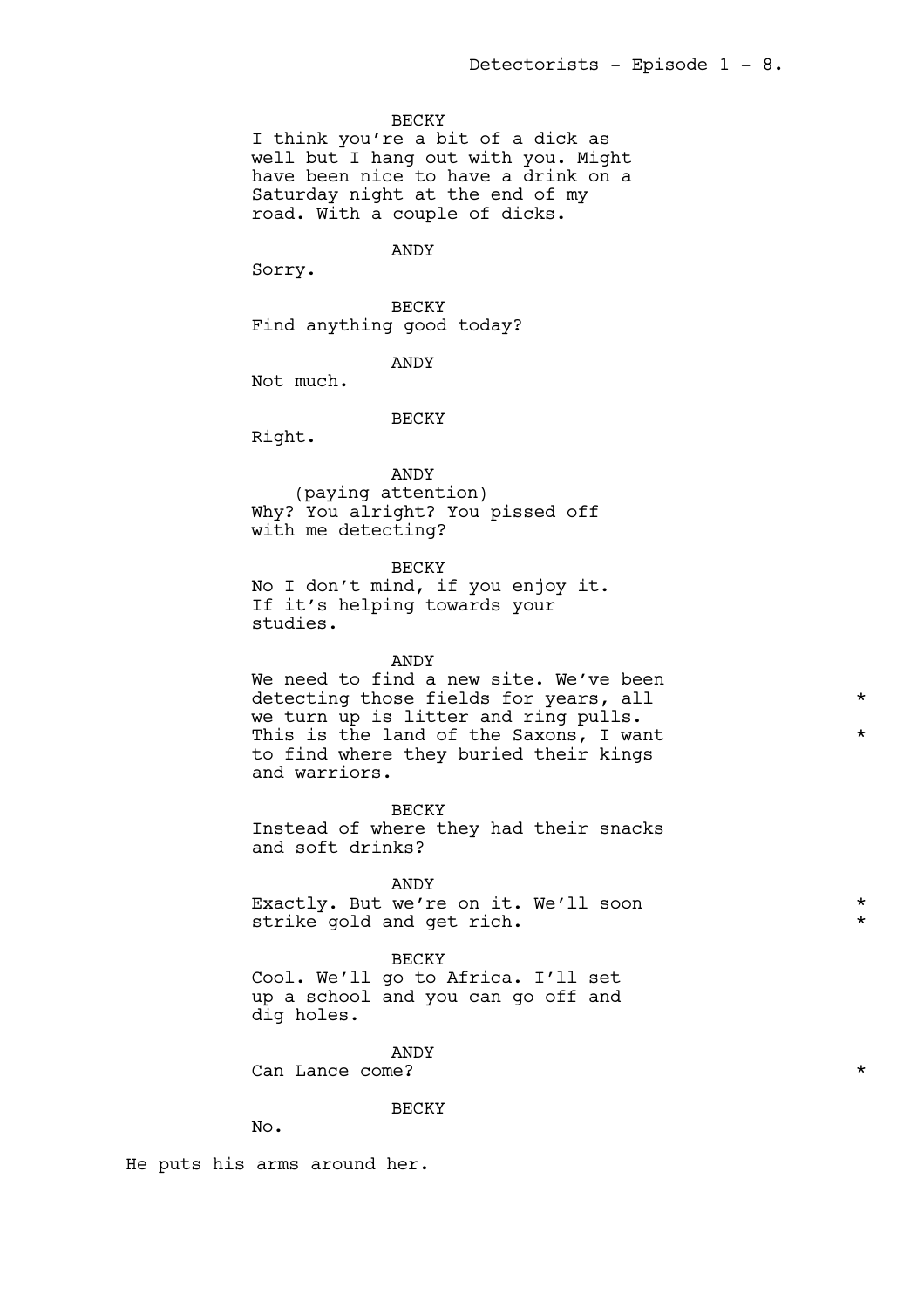ANDY I did find a nice penny. Young Victoria, 1865.

Becky fakes a big yawn.

ANDY (CONT'D) Shut up! That's been in the ground a hundred and fifty years. Imagine who dropped that a century and a half ago.

She fakes another big yawn.

BECKY Yeah, brilliant.

# ANDY

Cow. (beat) You still think *I'm* brilliant?

BECKY

Course I do, you're my Lord Canarvon, you're my Howard Carter. You're gonna discover the Valley of the Kings.

### ANDY

In Essex?

#### BECKY

In Essex. (Andy sneaks a look down her top) "Can you see anything"

ANDY (still looking) "Yes. Wonderful things".

104 EXT. LANCE'S FLAT - MORNING 104

Lance, a bit bleary eyed, leaves his flat.

105 EXT. HIGH STREET - MORNING 105

Lance is walking to work with his hands in his pockets. He walks past

'CRYSTAL ENIGMA'

 a 'new-age' shop selling crystals, dream-catchers, joss-sticks etc. As he passes he glances quickly up and sees his ex-wife, Maggie, behind the counter.

He stops. Hating himself he turns back and enters the shop.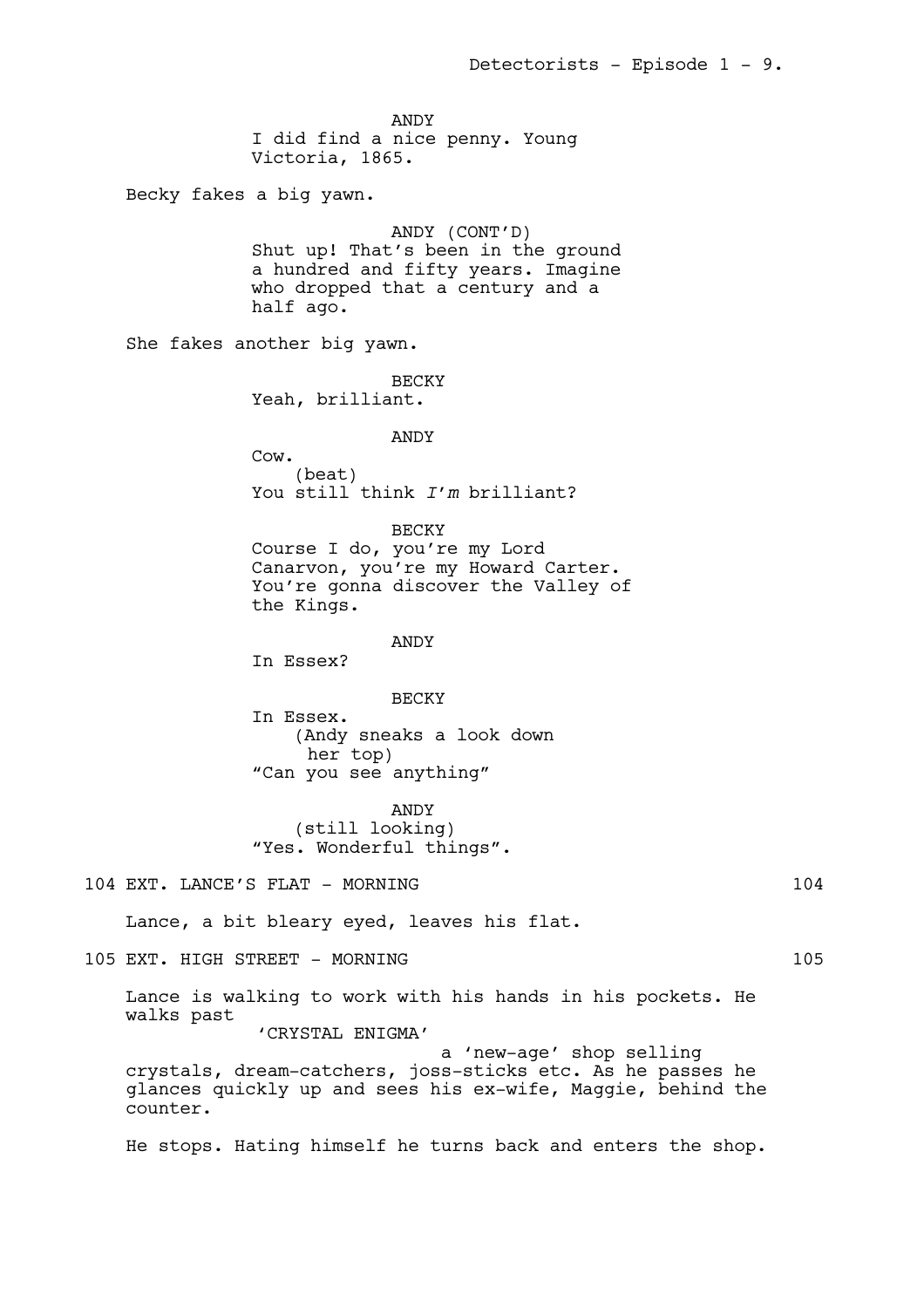106 INT. NEW AGE SHOP - DAY 106 MAGGIE Hello love, you alright? LANCE Yeah, yeah, off to work...you alright? MAGGIE Yeah good. LANCE Business good? MAGGIE Oh it's alright, you know. LANCE Good, good, coz I just, I was...I found your Purple Rain album. I wondered, shall I drop it round? Or... MAGGIE Oh yeah, would you mind? LANCE No, yeah, sure, I thought you'd, coz you liked that one...'When Doves Cry'... MAGGIE 'When Doves Cry' yeah. LANCE You got a record player have you? MAGGIE Tony's got one, really nice vintage one. LANCE (sotto) Oh good. **MAGGTE** He's here actually, you should say hello. **TANCE** You're alright, I've got to... **MAGGTE** Tony! Lance is here!

TONY appears from the back room.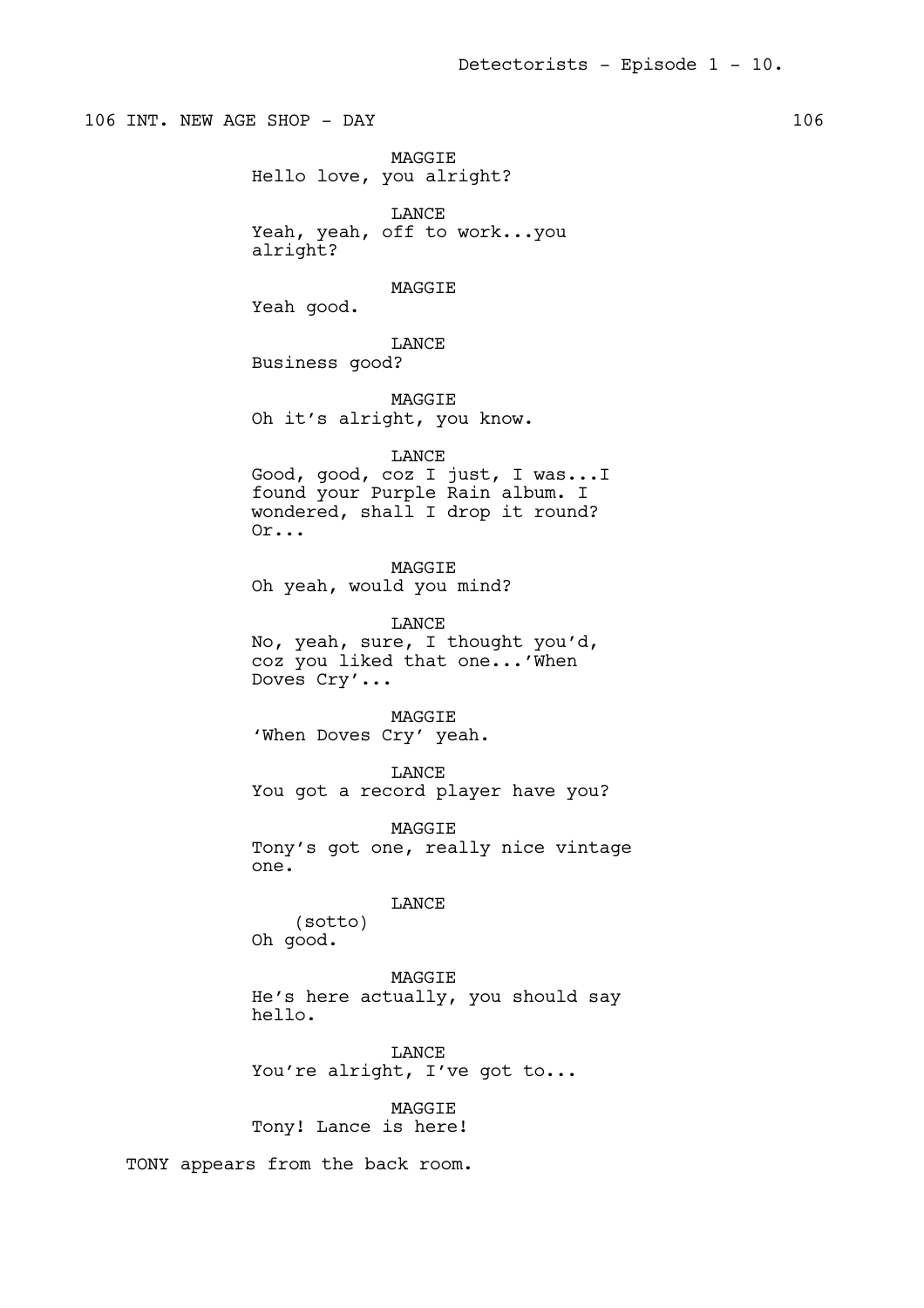TONY Hello mate! Long time no see. LANCE Yep. TONY Did you just pop in to say 'hello'? LANCE No I needed a...  $\star$ (he scans the counter) scented candle.  $\star$ He cringes as he says it. TONY Didn't think they're your style. For you? LANCE No, a present for someone. MAGGIE Ooh, a girl? LANCE No. TONY A boy? LANCE No, a girl, yeah. MAGGIE Girlfriend? LANCE No, yeah. MAGGIE Ooh! Who is she? LANCE Oh, no-one, just someone. TONY What flavour? LANCE Pardon? TONY The candle.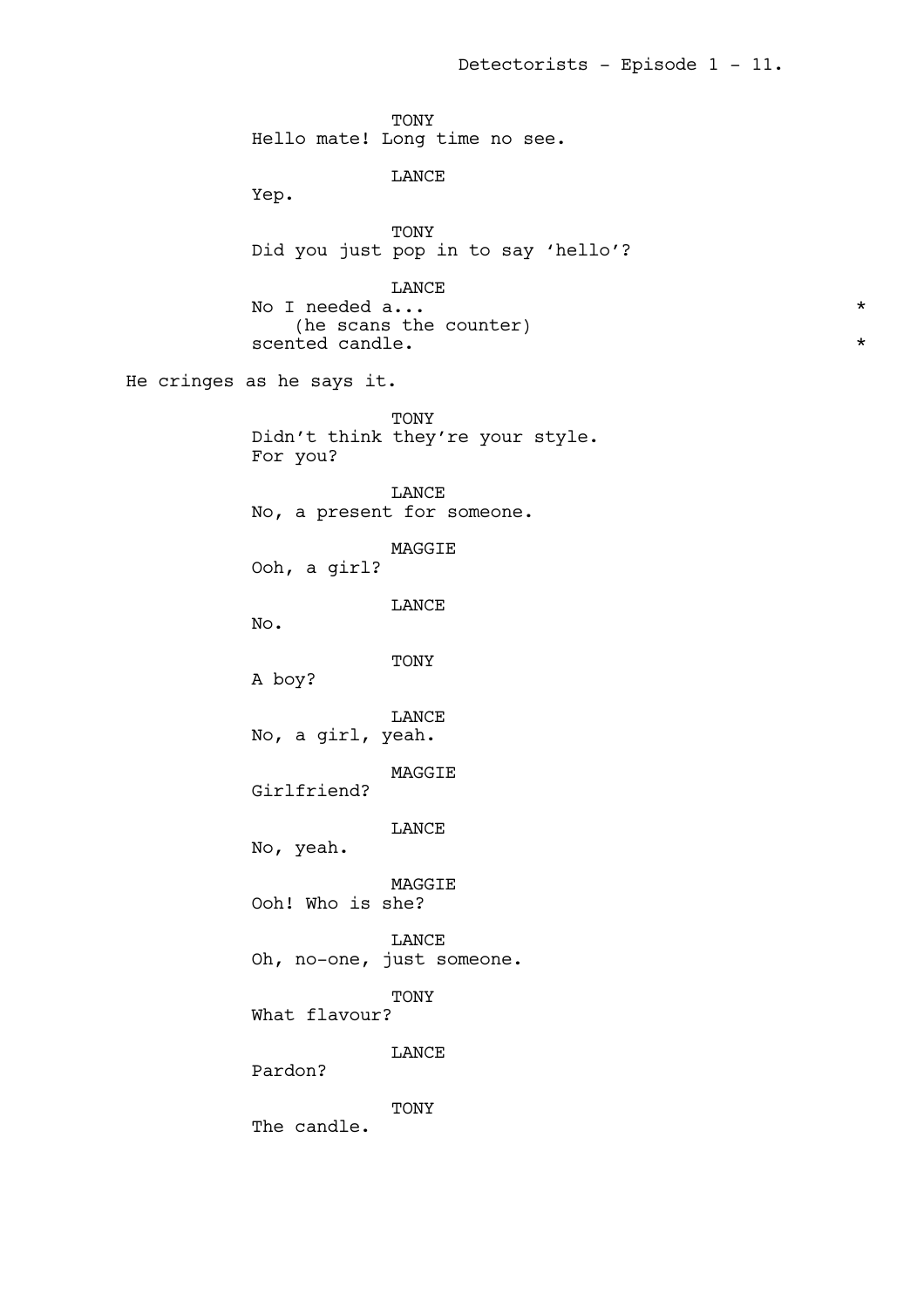LANCE Oh just, I dunno, what's a good one?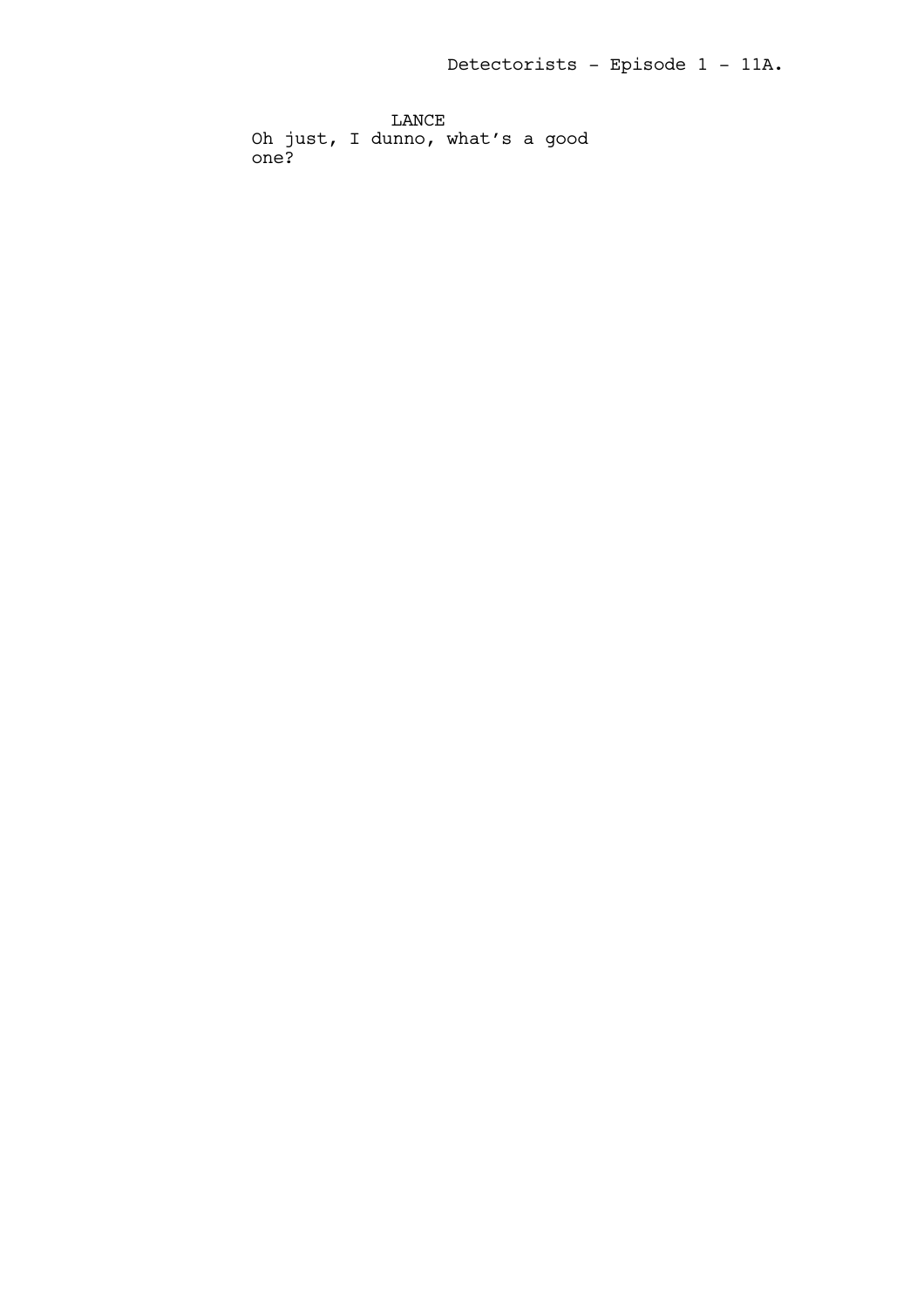**TONY** 

I like bergamot and vetiver.

Lance can hardly contain his hate.

LANCE Nah, you're alright, I'll just get vanilla.

**TONY** Oh right. I always think they smell  $*$ of mini-cabs.

Lance pays for his candle.

LANCE Cheers Mags. See you.

**MAGGTE** 

Bye love.

107 EXT. HIGH STREET - MORNING 107 107

Lance leaves the shop looking sad and dejected. He stops by a bin and takes the candle out of his pocket. He sniffs the candle sadly and then drops it in.

108 INT. OFFICE BUILDING - DAY 108

Andy is at work listening to his ipod through headphones, sweeping a vacuum cleaner in front of him like a metal detector. He stops, bends down and picks up a metal button. He flips it over in his hand thoughtfully, then takes out his mobile and dials a number.

109 EXT. FRUIT AND VEG DEPOT 109 109

In a yard outside a large fruit and veg distribution warehouse, lorries are parked and fork-lift trucks are unloading pallets of produce.

One of these is operated by Lance who is talking on his mobile.

> LANCE Bollocks mate, you just want to see that girl again.... Yes you do, I can read you like a book, anyway, she won't turn up... Good, well then you won't be disappointed... No, come round to mine, I'll knock up a ruby then we can head over... Alright, anything you don't eat? (pause) Apart from meat and fish? (pause) Be back in an hour.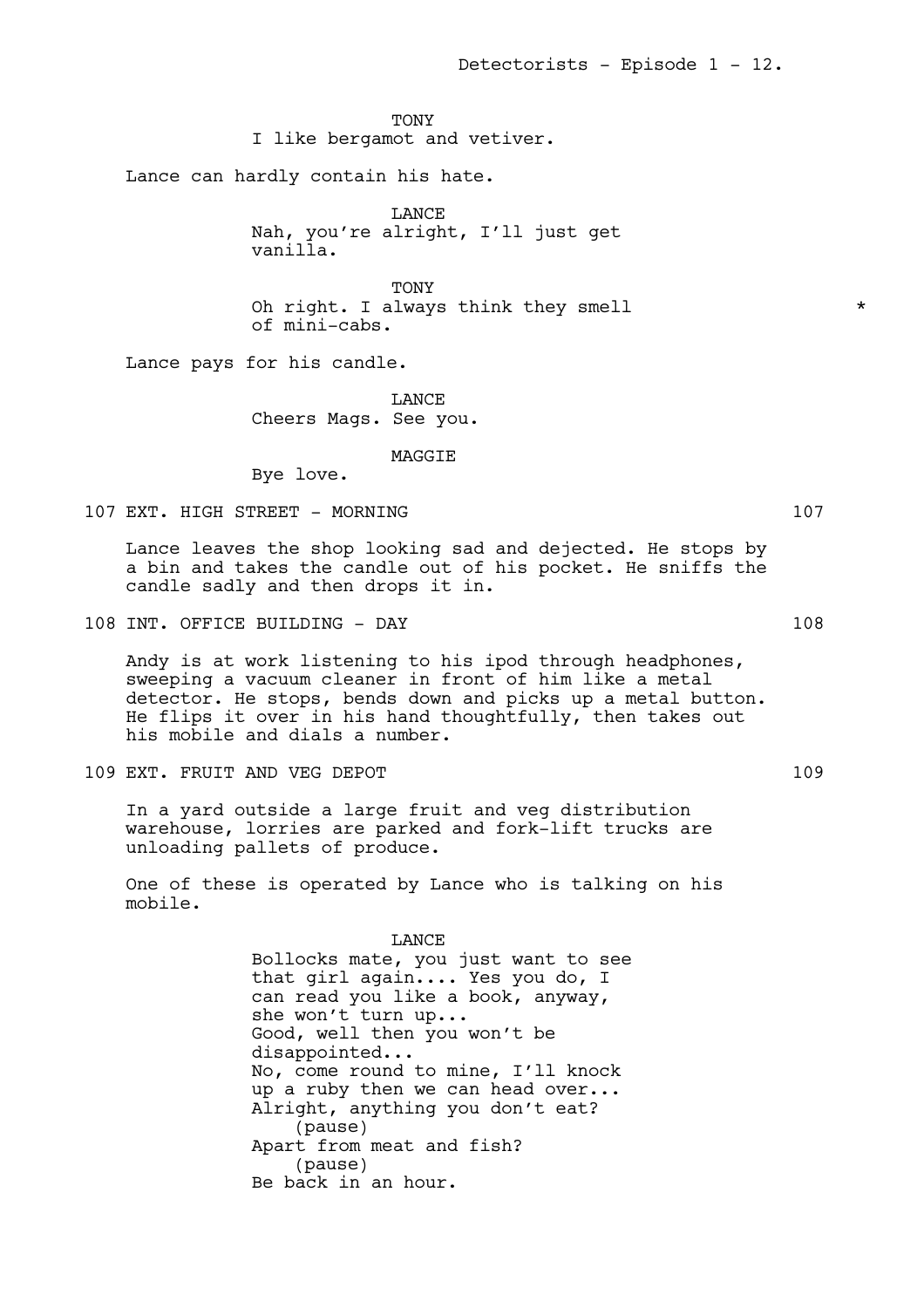He puts his phone away and calls out to the foreman.

LANCE (CONT'D) Alright if I knock off once I've done these aubergines Ted?

TED signals yes.

110 EXT. PRIMARY SCHOOL - DAY 110

Becky is leaving work for the day, carrying a pile of exercise books to her car. Her phone rings, she puts the books on the roof of the car and answers the phone.

BECKY

Hey.

111 INT. OFFICE BUILDING - DAY 111

ANDY Watcha, you ok?... Lance has invited us round for a curry before we head off to the club tonight... Do you want to come?... (he winces)

112 EXT. PRIMARY SCHOOL - DAY 112

BECKY Obviously not... For so many reasons not least of which is that I'm not *really* invited, you're just saying it because I had a go at you the other night. What's happening at the club tonight?... Buttons?

113 INT. OFFICE BUILDING - DAY 113

ANDY You heard me. Do you want to come?

114 EXT. PRIMARY SCHOOL - DAY 114

BECKY Fuck off.... Yep, love you too. See ya.

115 EXT. FRUIT AND VEG DEPOT - LATER 115

Lance is collecting ingredients for the curry.

He pulls at a stack of wooden pallets, reaches in and retrieves a large onion which he checks over and pops into a bag. Another dig brings out a couple of spuds. He bends down to peer under a large articulated lorry then walks over and grabs a broom.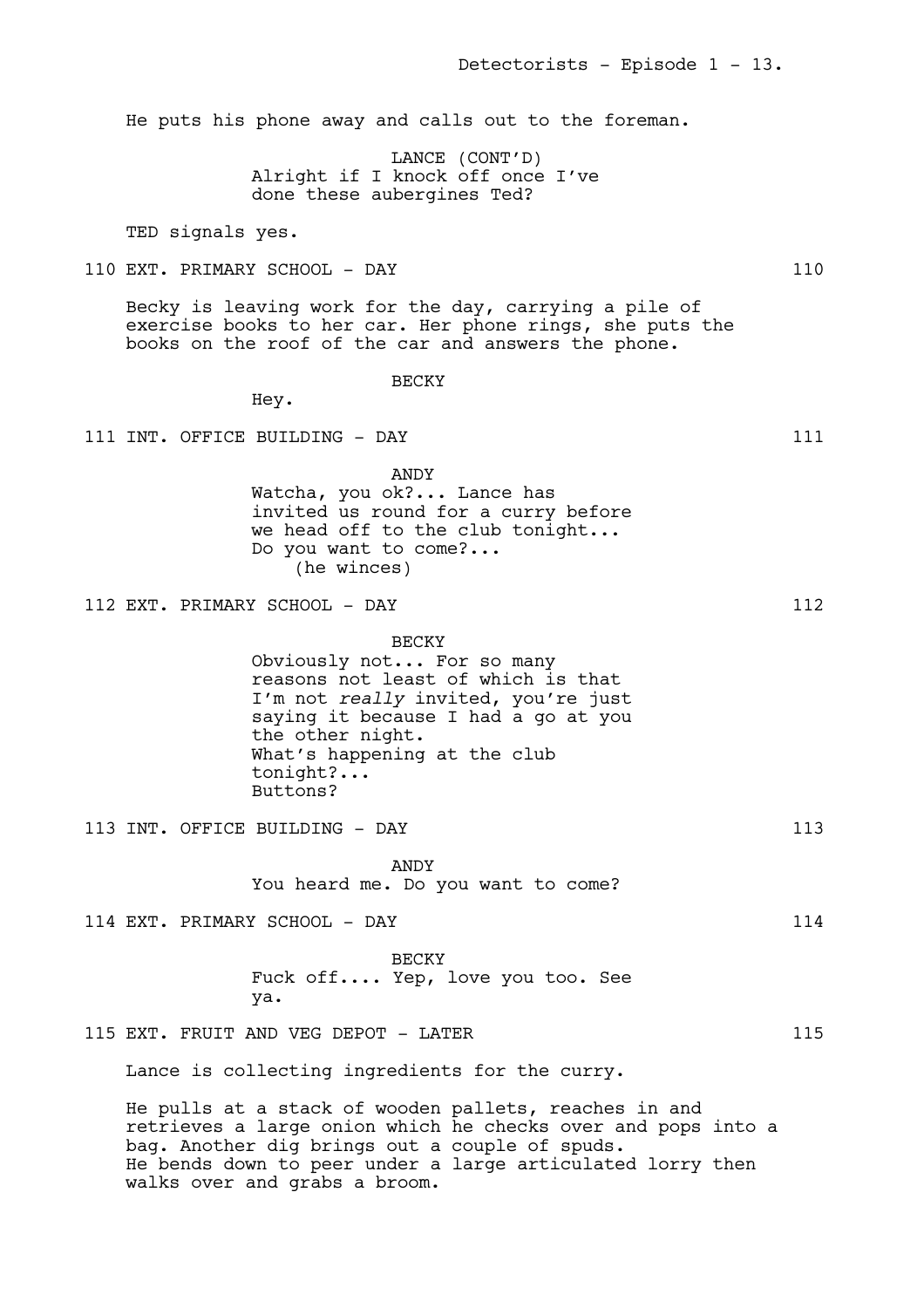Back at the lorry he is on his stomach reaching underneath with the broom. He manages to knock a cabbage rolling into the yard, picks it up and adds it to his haul. He takes the  $*$ bag of veg over to his YELLOW TRIUMPH TR7.

116 INT. LANCE'S FLAT, KITCHEN - DAY 116

Lance, wearing a topless lady comedy apron, peels and chops vegetables and puts them in a big saucepan. He opens a cupboard which is completely bare save for a large jar of curry powder. He spoons some into the pot.

The doorbell rings and Lance wipes his hands on the boobs of his apron.

117 INT. LANCE'S FLAT, HALL - DAY 117

Lance opens the door to Andy who hands over a four-pack of Guinness.

ANDY

Nice tits.

LANCE Aye-thenk-yoo.

ANDY Something smells...

LANCE

Good?

ANDY No, something just smells.

LANCE

Very droll.

Andy follows Lance up the hall and into the kitchen.

LANCE (CONT'D) Stick those peelings in the compost bin for us will you.

ANDY You've only got a balcony. What do you use compost for?

LANCE Never know when it'll come in handy.

Andy gathers up the 'organic waste'. He holds up a cabbage leaf with a clear tire-tread mark across it.

ANDY

What's that?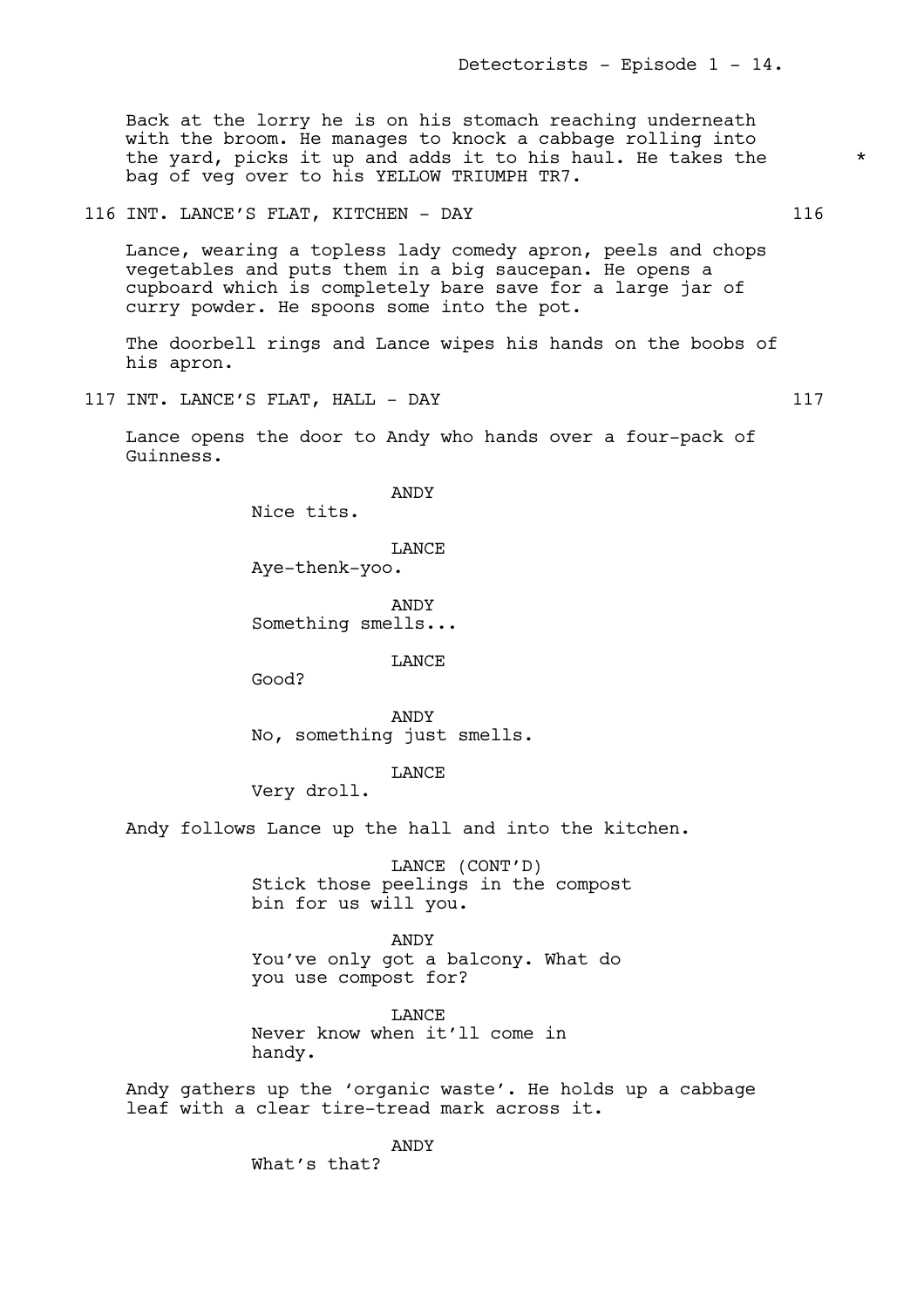LANCE (taking a look) Scania R470

118 INT. LANCE'S FLAT, LOUNGE - DAY 118

In the lounge black ash units display blokey trinkets: a model of a red Ferrari Testarossa, some crappy trophy, a signed photo of Linda Lusardi in a clip-frame. There is also a well kept aquarium of tropical fish. At the table, as they shovel curry, Lance excitedly points to his laptop screen.

> LANCE See, I was reading about how coz we've had a hot, dry summer all the earthworks and archaeological features are showing up as dry patches in fields.

> > ANDY

Right...

LANCE So I had a look, on Google Earth. Looked around the area, scanned the fields see what I could see.

ANDY

Right...

LANCE And look! Henburystone. Those cabbage fields off the B1010, have a look...

Andy leans in close.

LANCE (CONT'D)

There!

Lance points at the screen.

LANCE (CONT'D) Ring shaped feature in the field.

ANDY

Ok...

**LANCE** Iron-age round-house! Look at it! But 'what's more' over here, to the right...voila! Another one!

He moves the mouse and then points again at the screen.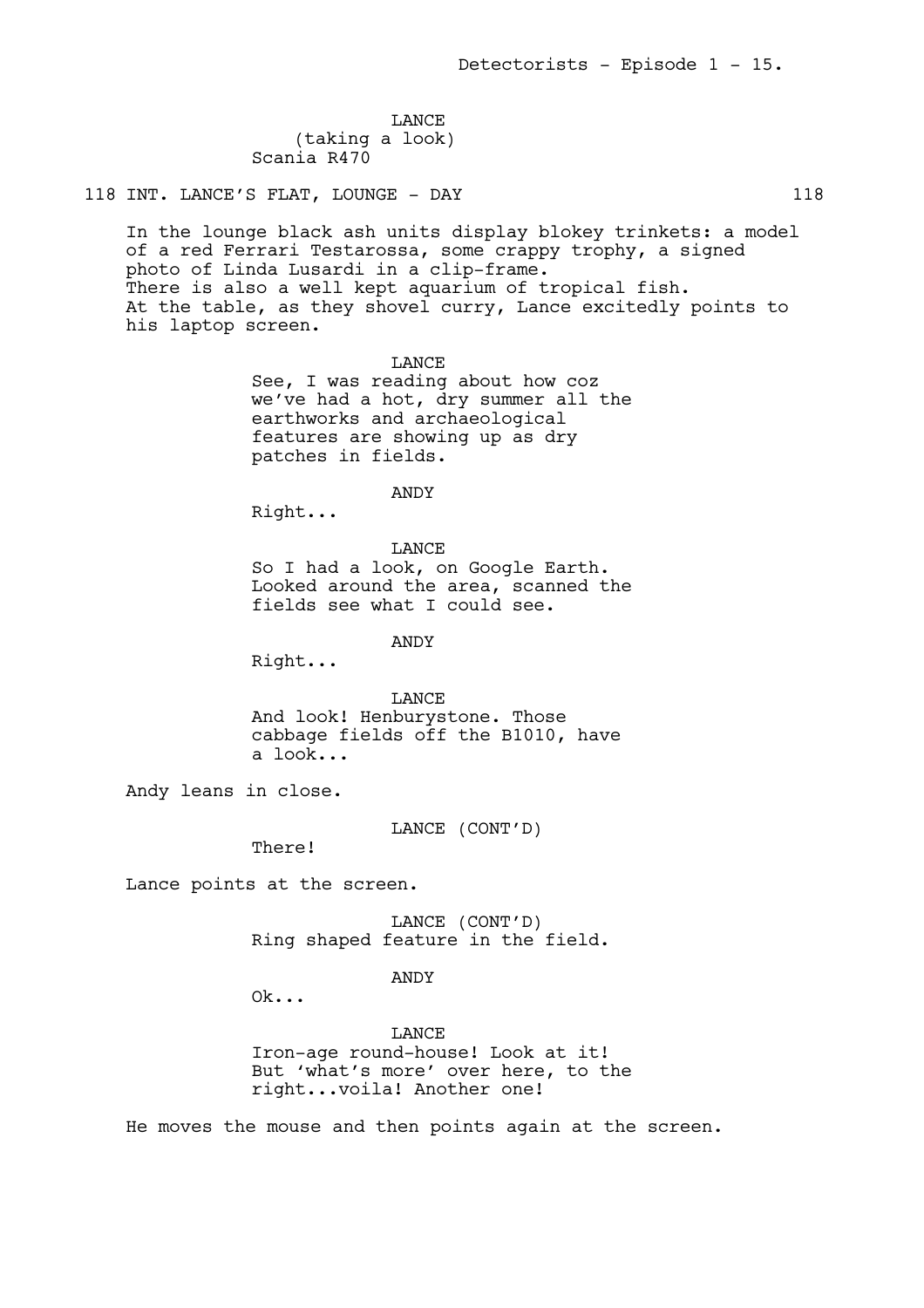LANCE (CONT'D) And then...move over to the right we've got another, slightly larger circular feature but this time with some sort of entrance. A gateway! All in a line! It's a fucking iron age settlement!

Andy looks at Lance, trying to figure out if he's serious or not.

> ANDY Iron-age settlement?

LANCE What? Look at it! They're right there. All in a line!

ANDY Mate. You look at it.

Lance looks closely.

ANDY (CONT'D) Notice anything?

LANCE

No...what?

ANDY Do these "features" seem to spell anything?

LANCE

No... wait... G...O..O...... fuck it!

ANDY Do they seem to spell 'Google'?

LANCE

Fuck it!

ANDY

You prick.

| <b>LANCE</b>                      | $\star$ |
|-----------------------------------|---------|
| It's the Google Earth water mark. | $\star$ |
| ANDY                              | $\star$ |
| It's the Google Earth water mark. | $\star$ |
| <b>LANCE</b>                      | $\star$ |
| You've made that mistake before   | $\star$ |
| haven't you?                      | $\star$ |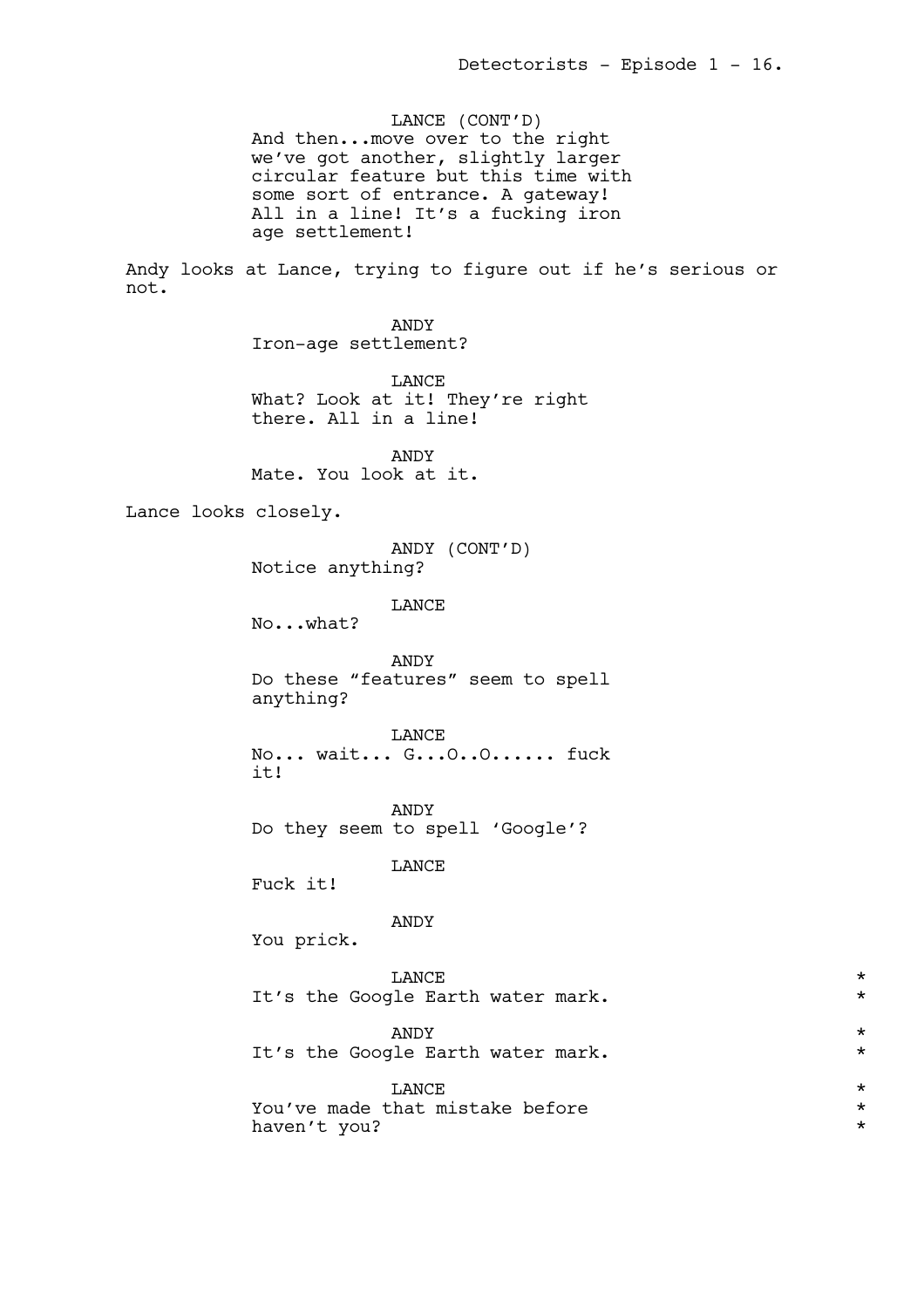$\blacksquare$   $\blacksquare$   $\blacksquare$   $\blacksquare$   $\blacksquare$   $\blacksquare$   $\blacksquare$   $\blacksquare$   $\blacksquare$   $\blacksquare$   $\blacksquare$   $\blacksquare$   $\blacksquare$   $\blacksquare$   $\blacksquare$   $\blacksquare$   $\blacksquare$   $\blacksquare$   $\blacksquare$   $\blacksquare$   $\blacksquare$   $\blacksquare$   $\blacksquare$   $\blacksquare$   $\blacksquare$   $\blacksquare$   $\blacksquare$   $\blacksquare$   $\blacksquare$   $\blacksquare$   $\blacksquare$   $\blacks$ Yeah but I realised after fifteen<br>seconds and never told anyone. seconds and never told anyone.

Andy takes control of the computer.

ANDY

No, I'll tell you where we want to be, I've been doing my own recon... (he points to the screen) this farm here. I can't remember anyone going there before can you? Look, this is the original Roman road running up here.

Lance peers closer.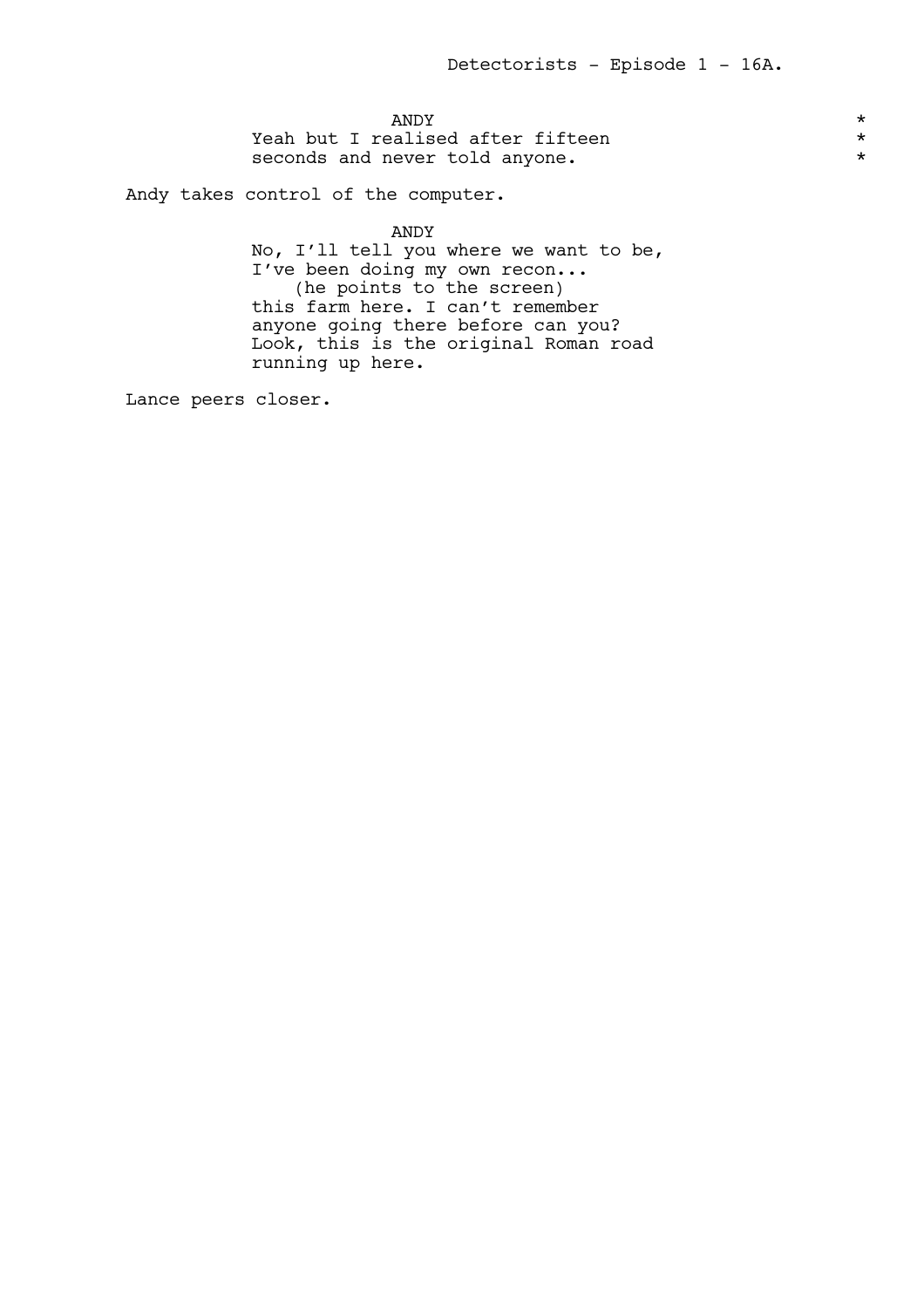ANDY (CONT'D) And where you've got Roman, who's to say you haven't got Saxon as well. We all know there's a Saxon ship burial somewhere in this part of the county. Just got to find it first.

LANCE (dreamily) Saxon hoard...that's basically the Holy Grail of treasure hunting.

ANDY Well no, the *Holy Grail* is the Holy Grail of treasure hunting.

LANCE If you're going to be pedantic I'd say the Ark of the Covenant is the Holy Grail. Don't mention it at the club. We'll see if Terry knows who owns the land.

They chink Guinness cans.

119 EXT. SCOUT HALL – EVENING 119

Lance's flashy yellow TR7 is parked amongst a selection of small, scruffy cars of various shades of brown.

120 INT. SCOUT HALL - EVENING 120 120

The weekly meeting of the Danebury Metal Detecting Club (DMDC) is underway. TERRY SEYMOUR, a gentleman in his fifties and president of the club, is coming to the end of  $*$ his talk on buttons, a slide projector shows a picture of a featureless button. Eight or so members are sitting on foldy chairs looking thoroughly bored. Amongst them are:

LOUISE and VARDA are a couple in their early thirties. HUGH is an awkward, spotty teenager. RUSSELL, forties, is fast asleep and snoring. \*

Terry's wife SHEILA is sitting to one side in a world of her own, sometimes laughing at an internal joke, sometimes mouthing an imagined conversation.

Lance and Andy sit there looking pissed off. Lance looks at his watch and Andy glances round to see if Sophie has turned up yet. She hasn't.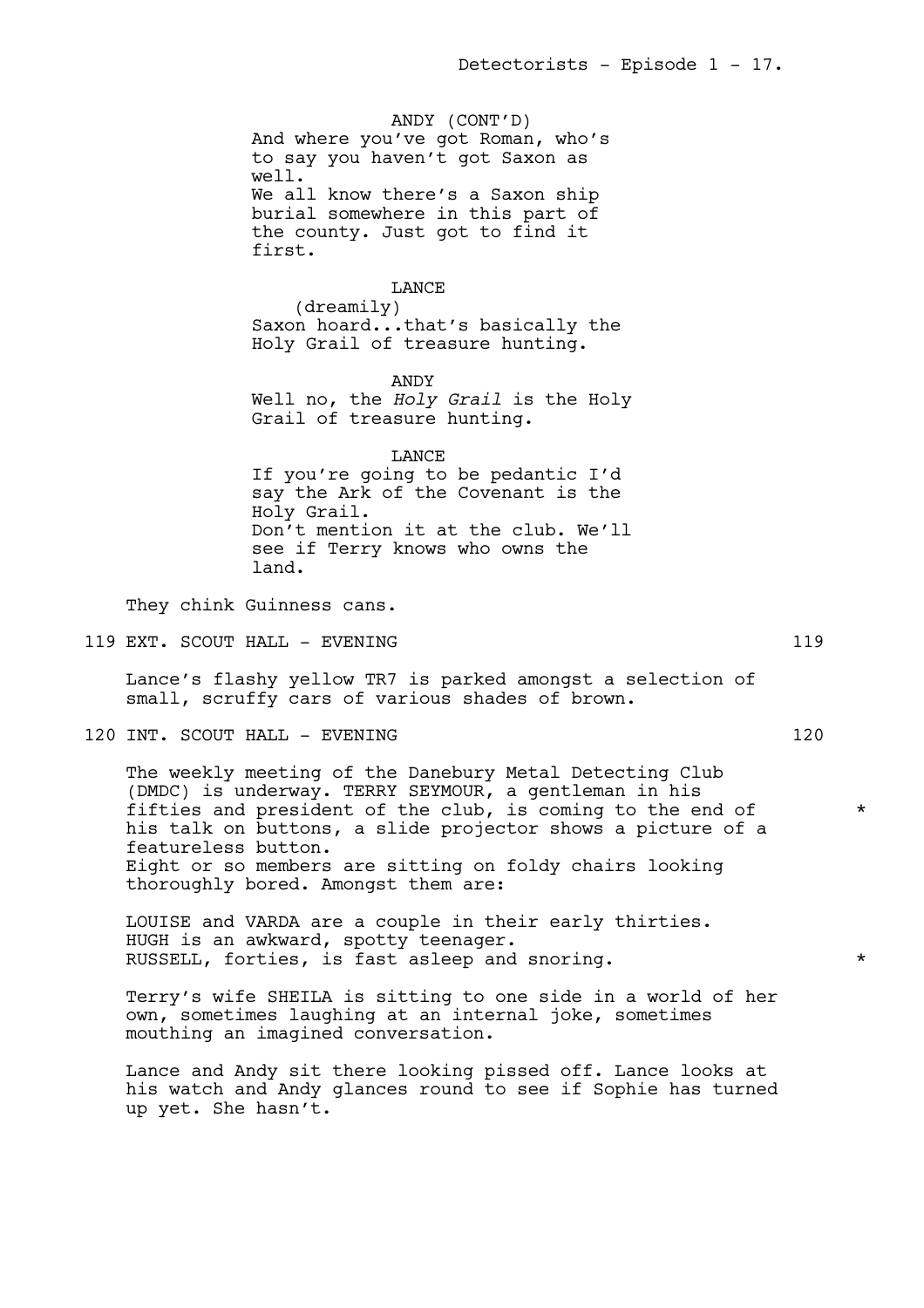### **TERRY**

...so if you think about how many buttons our predecessors had on their clothes compared to the number of coins they would have had in their pockets is it any wonder that we find many more buttons in our day to day detecting than we do coins?

Louise gives a unexpectedly audible yawn. Terry glares.

LOUISE

Sorry.

TERRY And so the humble, 'boring' button is a very real piece of social history. Lights please Sheila.

Shelia is away with the fairies.

TERRY (CONT'D)

Sheila?

She springs into action and switches the lights back on. The members yawn and stretch.

> **TERRY** Thank you.

Any questions?

Nothing.

#### TERRY

Nobody? Right-ho then. Club notices: Now, some of you have been complaining about other detecting clubs muscling in on your sites.

RUSSELL

It's those wankers from The Antiquisearchers. They're spying on us.

**TERRY** 

Russell...

RUSSELL

I spent weeks researching that site, putting together a folio, only to find someone had got there the day before me and secured permission.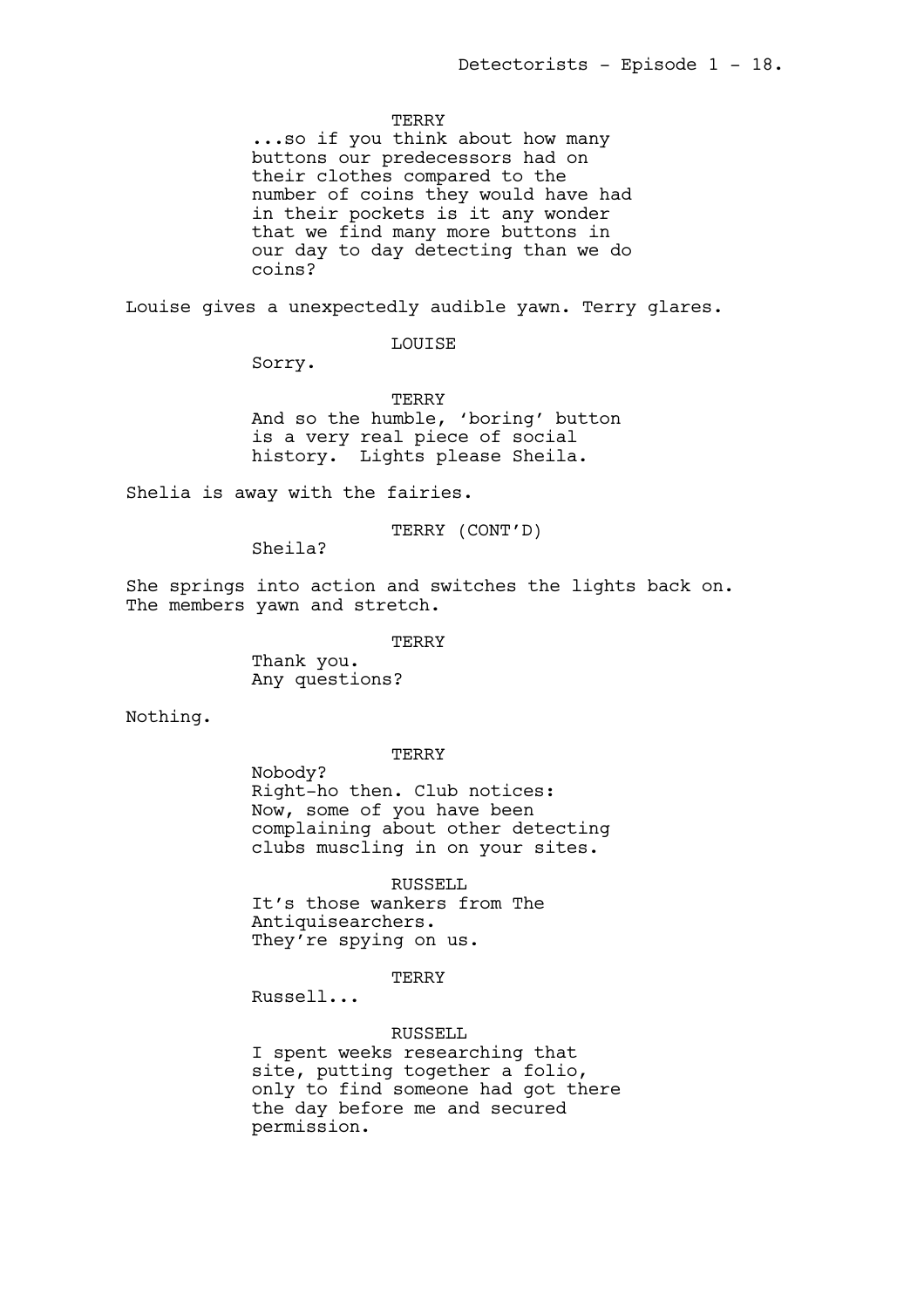**TERRY** The Antiquisearchers are officially affiliated with the museum so I find it hard to believe they would be that underhand. But to be on the safe side I'll not be accepting any new members until the beginning of next season. Just then the Scout hall door squeaks loudly and Sophie walks in. SOPHIE Oh hello. Is this the metal detecting club? (She spots Lance and Andy) Oh hi! Lance takes it upon himself: LANCE Hello Sophie. Everybody, this is my friend Sophie. Andy roles his eyes. LANCE (CONT'D) Sophie, these are the 'amassed ranks' of the Danebury Metal Detecting Club. The detectorists are a bit stunned. A pause and then all the blokes chime in at once rather too enthusiastically. BLOKES Come in! Welcome! Have a seat! They are thrilled. SOPHIE I hope you don't mind. I was just interested to see what was going on and what you'd found. And I understood there was going to be a talk about buttons... Lance and Andy suppress giggles. **BLOKES** (again, too enthusiastically) No! Come in! Welcome! Etc! I'm Russell! Terry! Etc!

Sophie takes a seat next to Andy (he's chuffed, Lance isn't).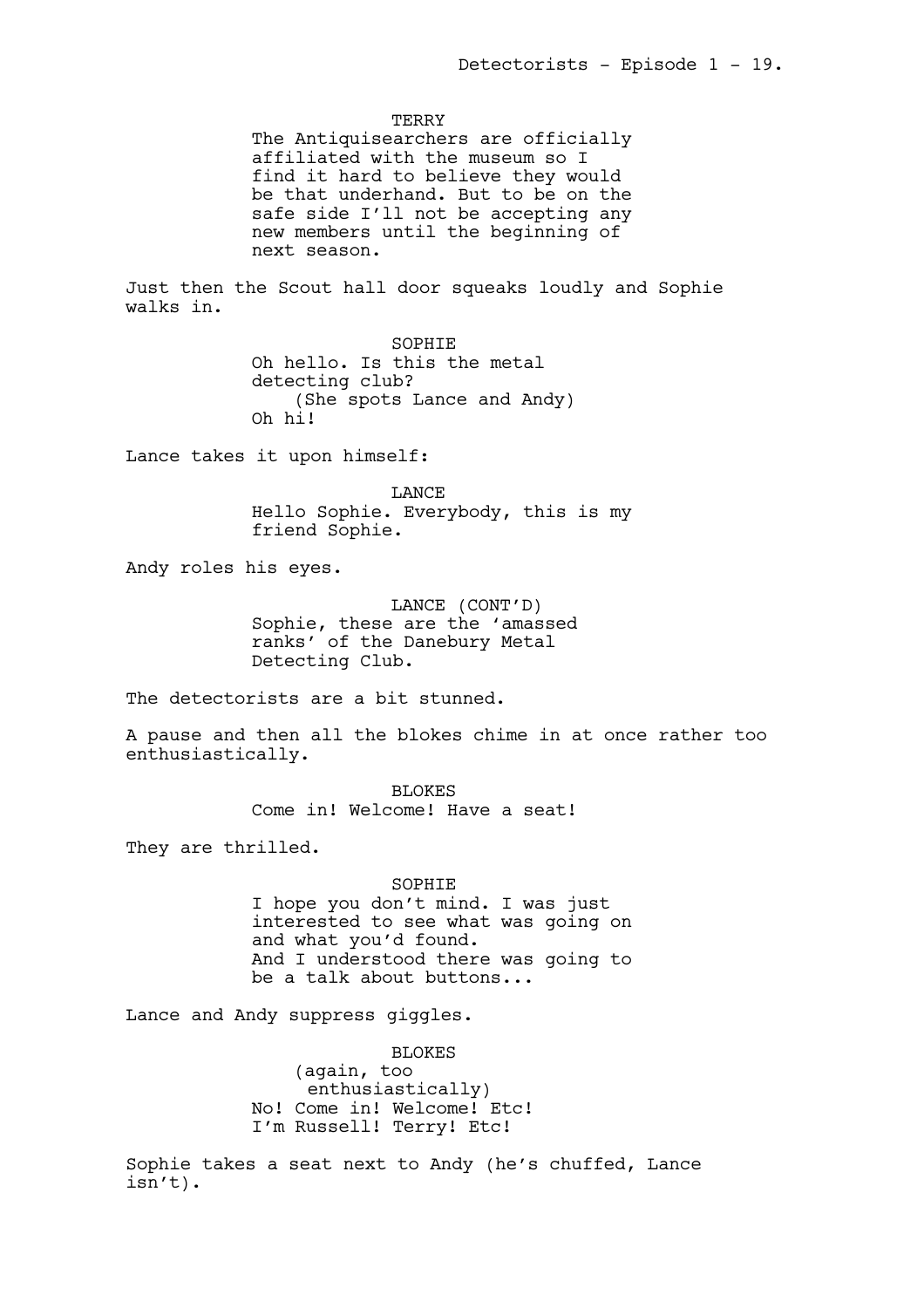**TERRY** Welcome Sophie. You're very welcome. I'm afraid you've missed my talk on buttons but I'll happily do a recap...

# LOUISE \*

No!

# RUSSELL \*

Please no!

SOPHIE Oh no, that's fine thank you.

TERRY Well have a seat Sophie, you're very welcome.

LOUISE What happened to 'no new members'?

### TERRY

Sorry?

LOUISE You just said you're not accepting any new members.

LANCE Oh no, Sophie's cool. We know Sophie.

TERRY There we are then. If everyone's in agreement. Welcome Sophie.

# SOPHIE

Thank you.

121 INT. TWO BREWERS PUB - LATER 121

Andy and Sophie are standing at the bar. Sophie is paying for drinks.

> ANDY So what did you think?

SOPHIE Yeah, interesting. How was the talk on buttons?

ANDY Fucking crazy man! Adrenaline fuelled.

SOPHIE What's next week?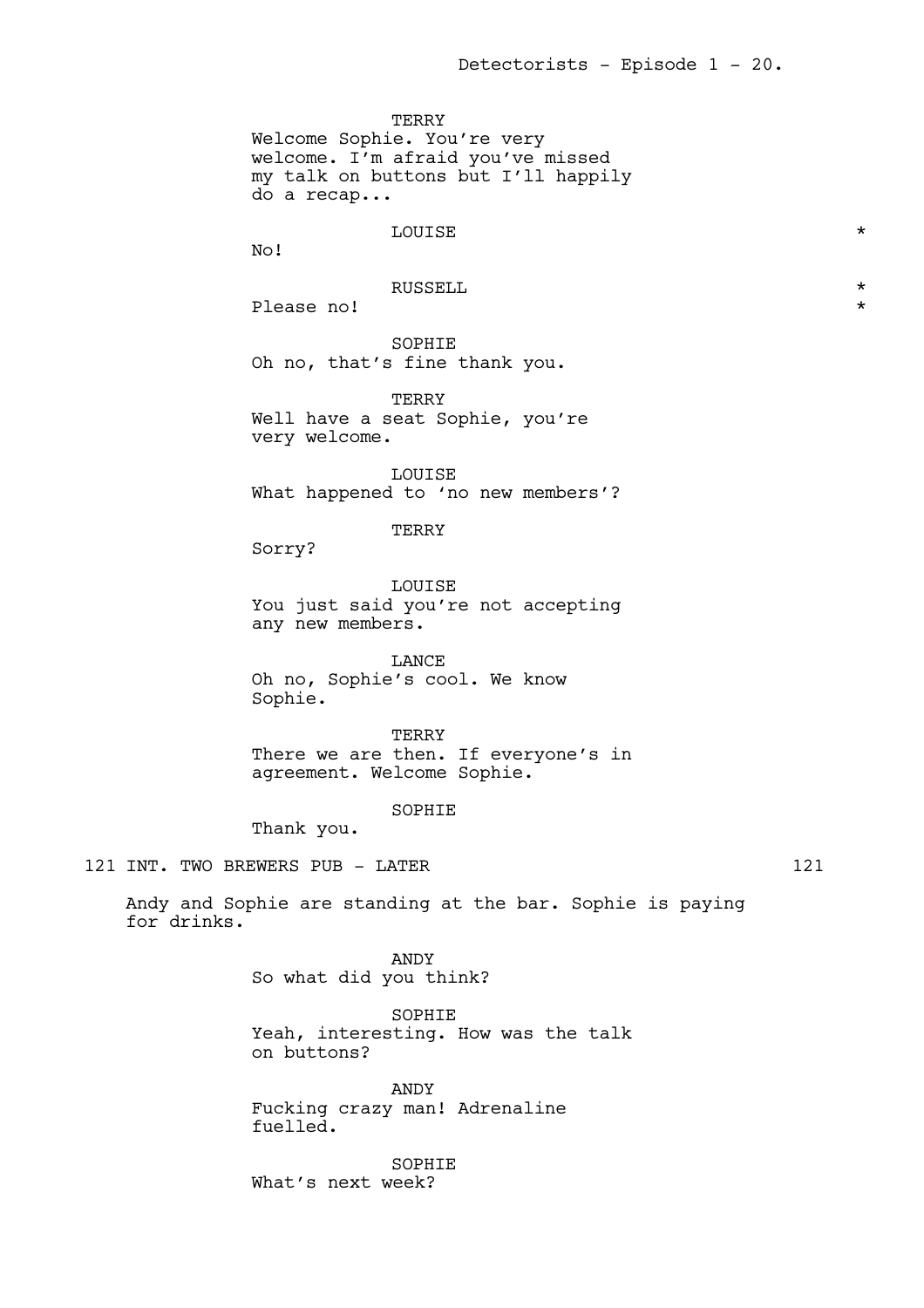#### ANDY

Monster Munch packets.

Sophie laughs.

We cut to Lance talking to Terry at the bar. Lance is showing Terry a print-out of the map they were looking at earlier.

### **TERRY**

...the land belongs to one Lawrence \* Bishop, mad as a frog. People have tried to get permission but he always refuses. Doesn't want people digging around in his fields. Very odd character.

# **LANCE**

Yeah?

### **TERRY**

His wife disappeared years ago. When I was on the force, I didn't personally work on the case but I know they had a big file on him. Watched him for years but couldn't ever get anything on him. Not even enough to get a warrant out to search his land.

LANCE Doesn't bode well.

SOPHIE pays for the drinks and they move to a table.

LANCE That's got to be a first: 'Student \* Buys Round!'

### SOPHIE

Funny.

TERRY What are you studying?

SOPHIE

Ancient history.

**TERRY** 

Oh, well you've come to the right place. You want to get yourself a detector and get out there in the mud.

LANCE I'll take you out some time if you like.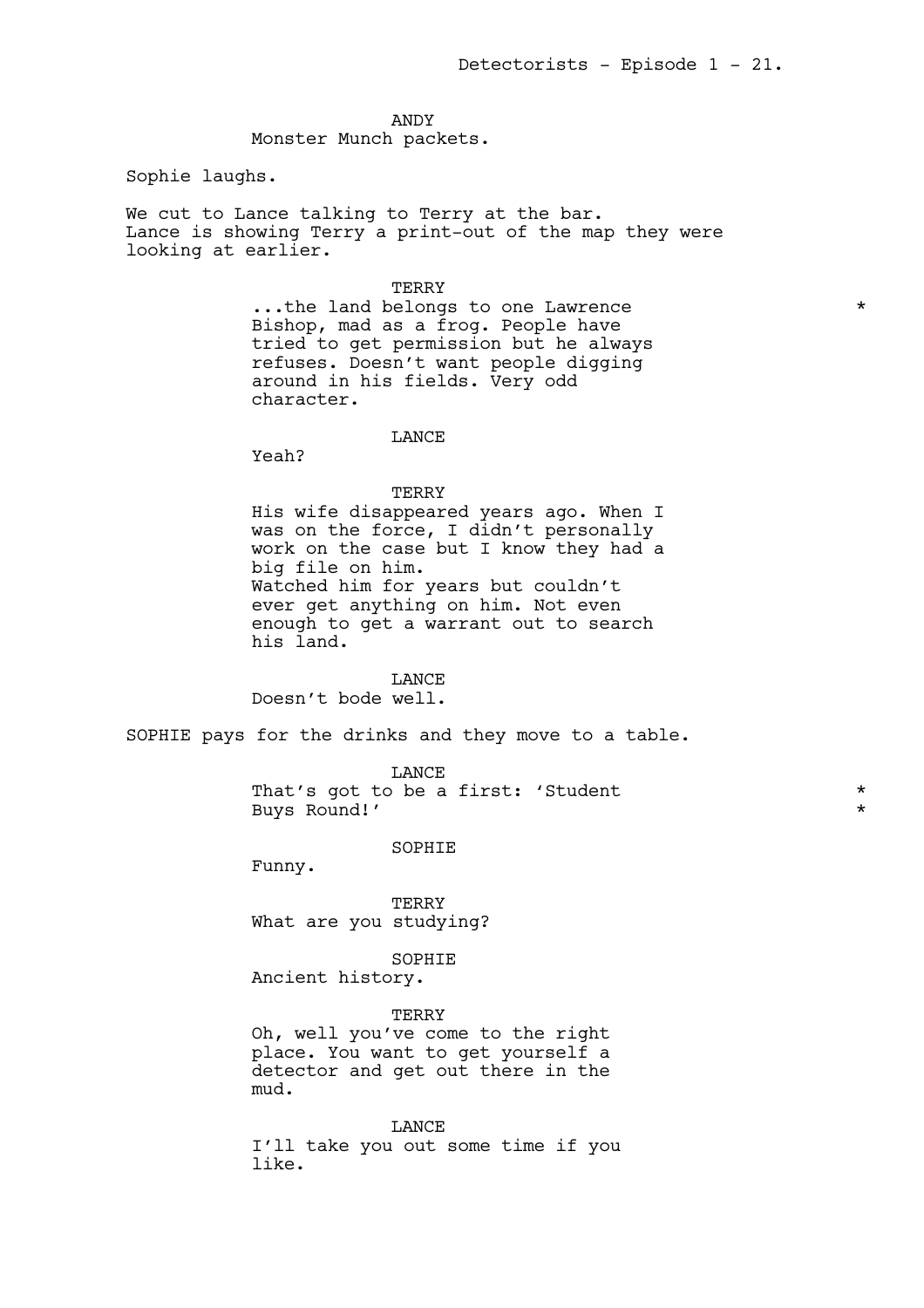SOPHIE Yeah, that'd be good. I'll write down my number.

She writes her number on a beer mat and hands it to Andy who is sitting next to her.

> SOPHIE (CONT'D) Somebody text me. When are you going out again?

> > ANDY

Saturday?

LANCE Can't. Got to take Maggie and her mum to the bingo.

ANDY

What? Again?

SOPHIE Who's Maggie, your wife?

ANDY Ex-wife. She uses him.

LANCE She doesn't *use* me. I want to help.

ANDY

Why can't the Pizza Hut manager take them?

LANCE

I like doing it.

ANDY

Bollocks mate. You need to forget her or she'll keep on taking the piss. Move on.

LANCE

Cheers for the advice. Advice that I neither want nor asked for. Mind your own bloody business.

**SOPHTE** How about you Andy? Have you got a wife?

ANDY Me? No, I'm not married, I...

The last orders bell is rung at the bar.

LANCE Oh, do we want another one?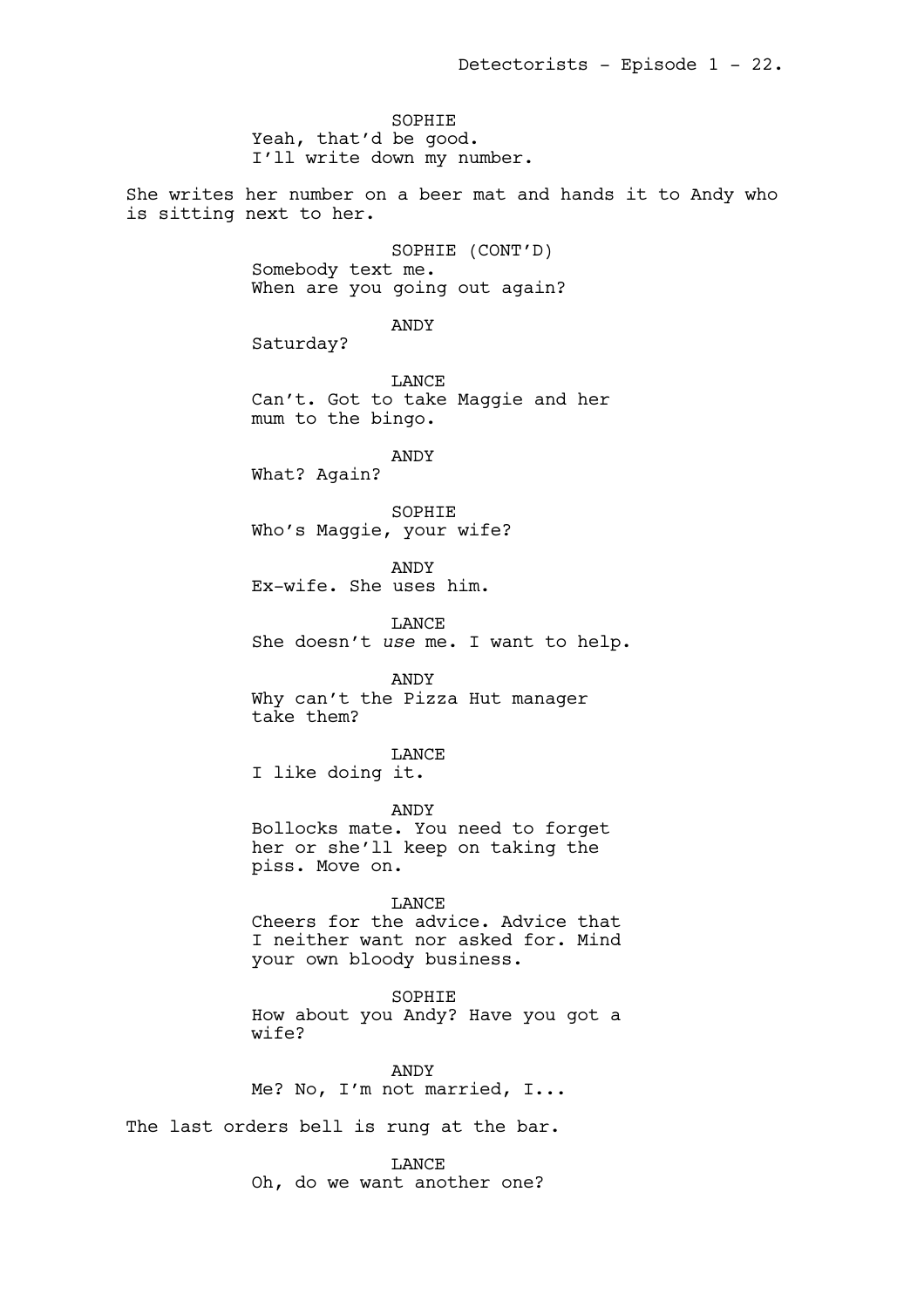ANDY It's my round. Same again? SOPHIE No, I'd better get going, have to get up early. **TANCE** That's got to be a first: 'Student \* Gets Up Early!'  $\star$ SOPHIE Funny. TERRY Yep, I'm going to call it a night.  $*$ Bye all. LANCE See you later. They leave. LANCE (CONT'D) What was that about? ANDY What? LANCE You know what. ANDY What? LANCE Why you didn't mention Becky when she asked you if you were married. ANDY I'm not married. LANCE No, but you've got a long-term girlfriend. Called Becky. ANDY I was about to tell her but I was interrupted, remember? Lance decides to leave it but smiles to himself knowingly. LANCE What were you saying before they left.

> ANDY Your ex-wife taking the piss?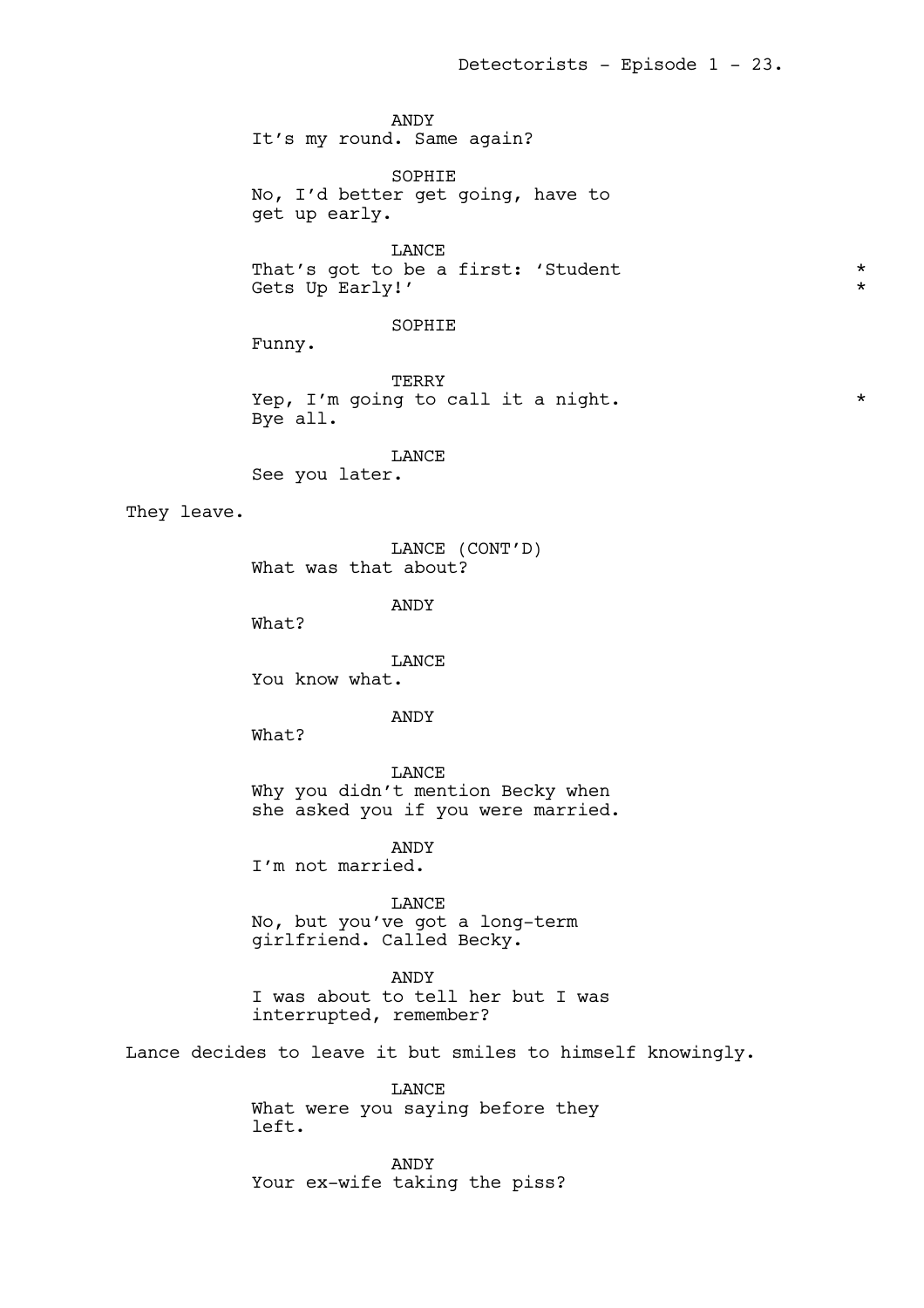LANCE

No it was something about "same

again".

# ANDY

Same again?

**T.ANCE** 

Ooh yes please.

```
122 INT. ANDY'S FLAT - NIGHT 122
```
Andy and Becky are on the sofa watching TV. Becky has her feet up on Andy's lap. Andy's laptop is on the arm of the sofa and he is looking at maps.

BECKY

You do...

# ANDY

I don't.

BECKY You do. You always mention what she's wearing.

ANDY That's coz I don't like what she's wearing.

### BECKY

But you say it every time she comes on TV.

ANDY I *never* like what she's wearing. (a pause) I don't fancy Fiona Bruce.

BECKY

Yes you do.

# ANDY

I don't.  $\star$ I tried once. I thought she'd be a good person off the TV to fancy but I didn't get very far, couldn't manage it.

Becky laughs.

BECKY Who do you fancy off the TV then?

ANDY (he's not falling into this trap) No one springs to mind.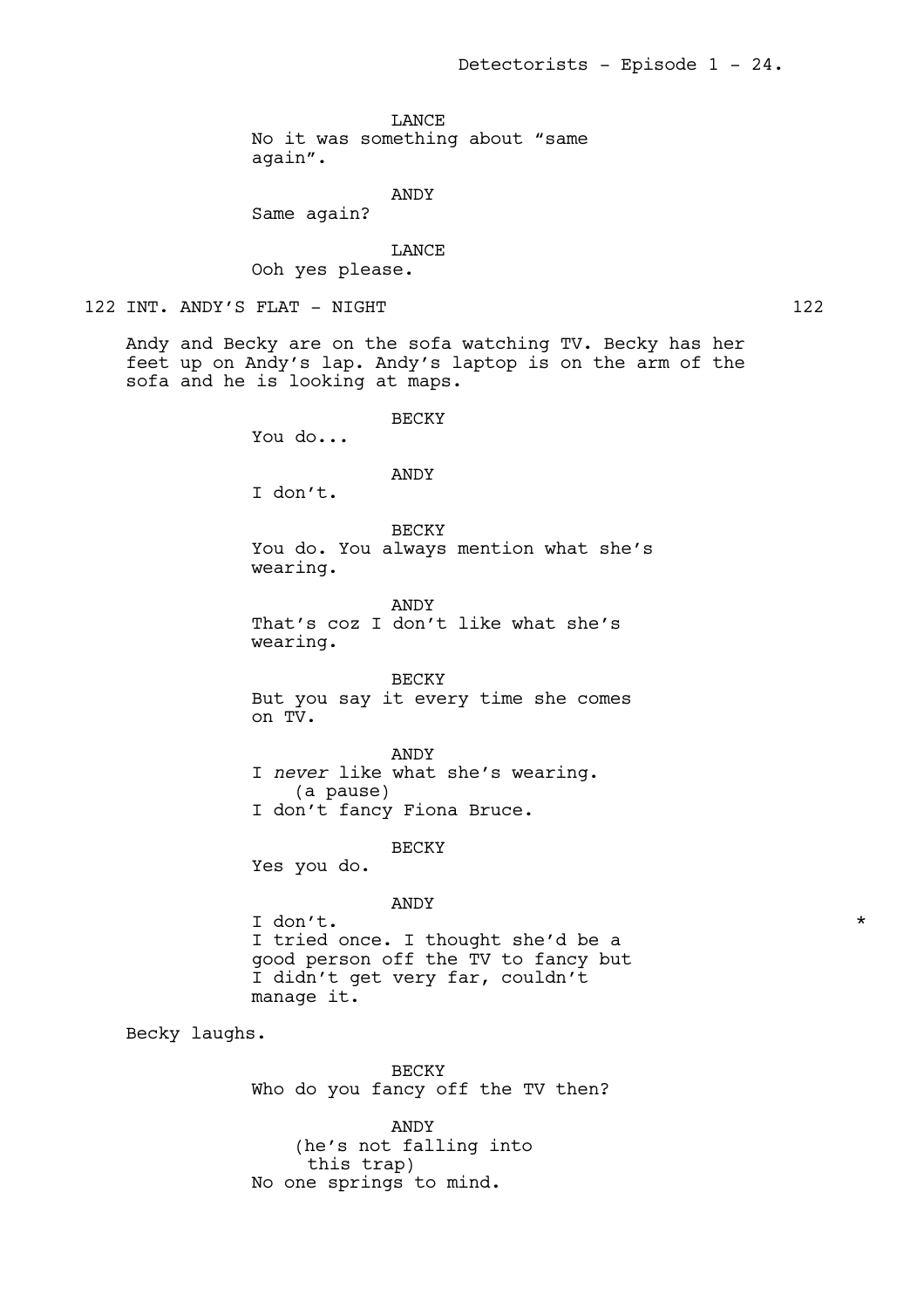BECKY Bullshit! There must be someone.

ANDY Nope, can't think of anyone.

BECKY

Susanna Reid!

ANDY

Nope. You're the only one for me Becks.

BECKY

Idiot.  $\star$ Are we still going to my sister's tomorrow?

Andy winces.

ANDY Ah. I'm going out with Lance.

BECKY

Oh what?

ANDY Sorry, I forgot.

BECKY

Jesus you spend more time with him than you do with me.

ANDY

No I don't. What time were you going?

BECKY

For Lunch.

ANDY

Oh, we might be finished by then. We're going to see some mad land owner to see if we can get his permission.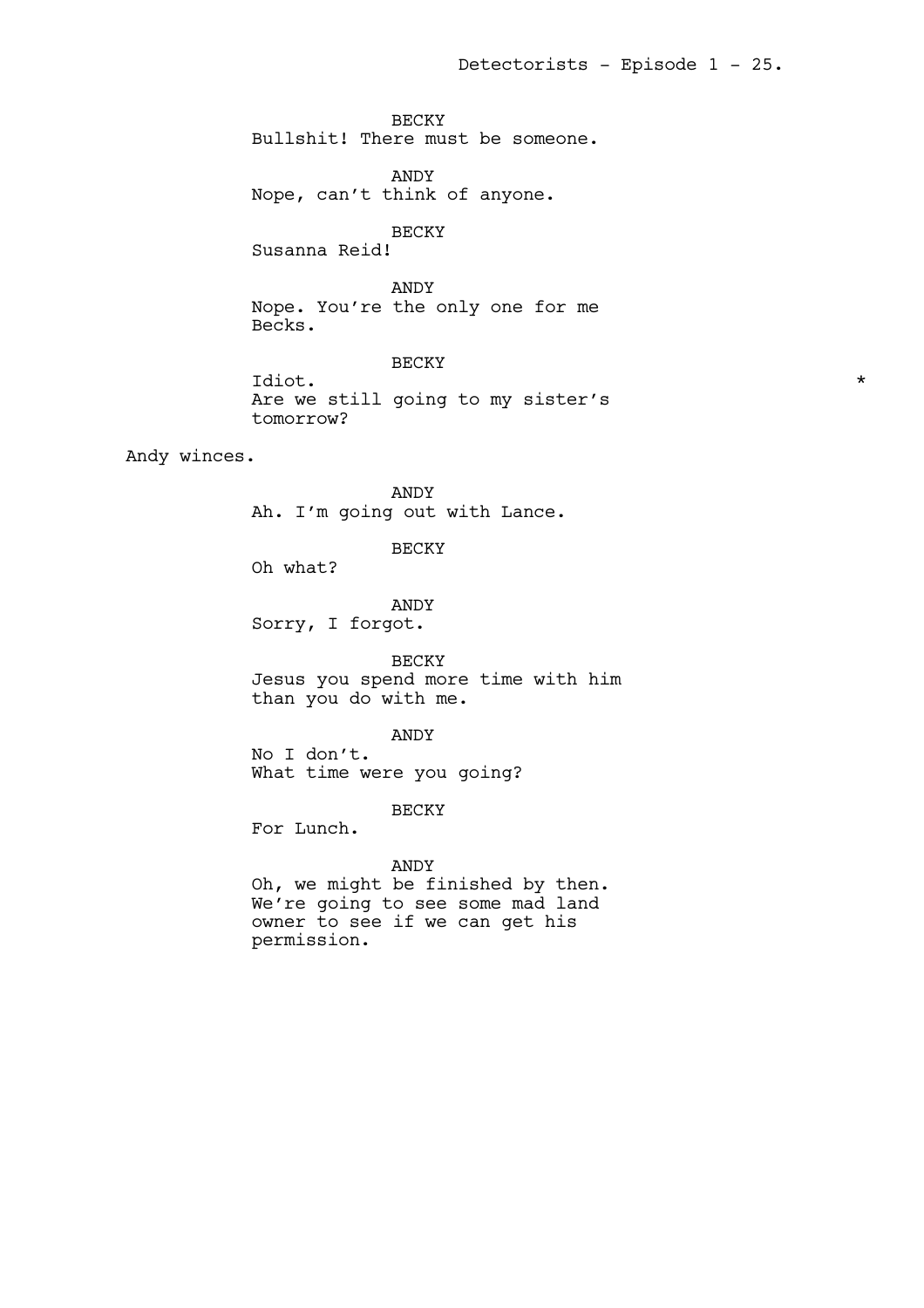BECKY Right, so if he gives you permission you'll want to go detecting. ANDY True. BECKY Have to hope he doesn't then. ANDY Fingers crossed. Can we switch over?  $*$ She's making me feel sick.  $*$ Becky flicks channels.  $\star$  $\overline{BECKY}$  \* QI?  $\star$ 123 EXT. BISHOP'S FARM, TRACK - EARLY MORNING 123 Andy, Lance are walking down a track between two fields. ANDY Did you hear that on QI last night? LANCE I knew that before it was on QI. ANDY Right. And it's just a coincidence that you said it the day after it was on QI? LANCE It just reminded me of it. Here we are... They walk through a gate into a cluttered farmyard and nervously regard a scruffy farmhouse. ANDY Do you think this is wise? LANCE Let me do the talking, I can turn on the charm. You're a bit...awkward. ANDY Yeah, cheers. Don't try any of your 'stand-up' on him. Lance strides towards the front door and rings the bell.

\*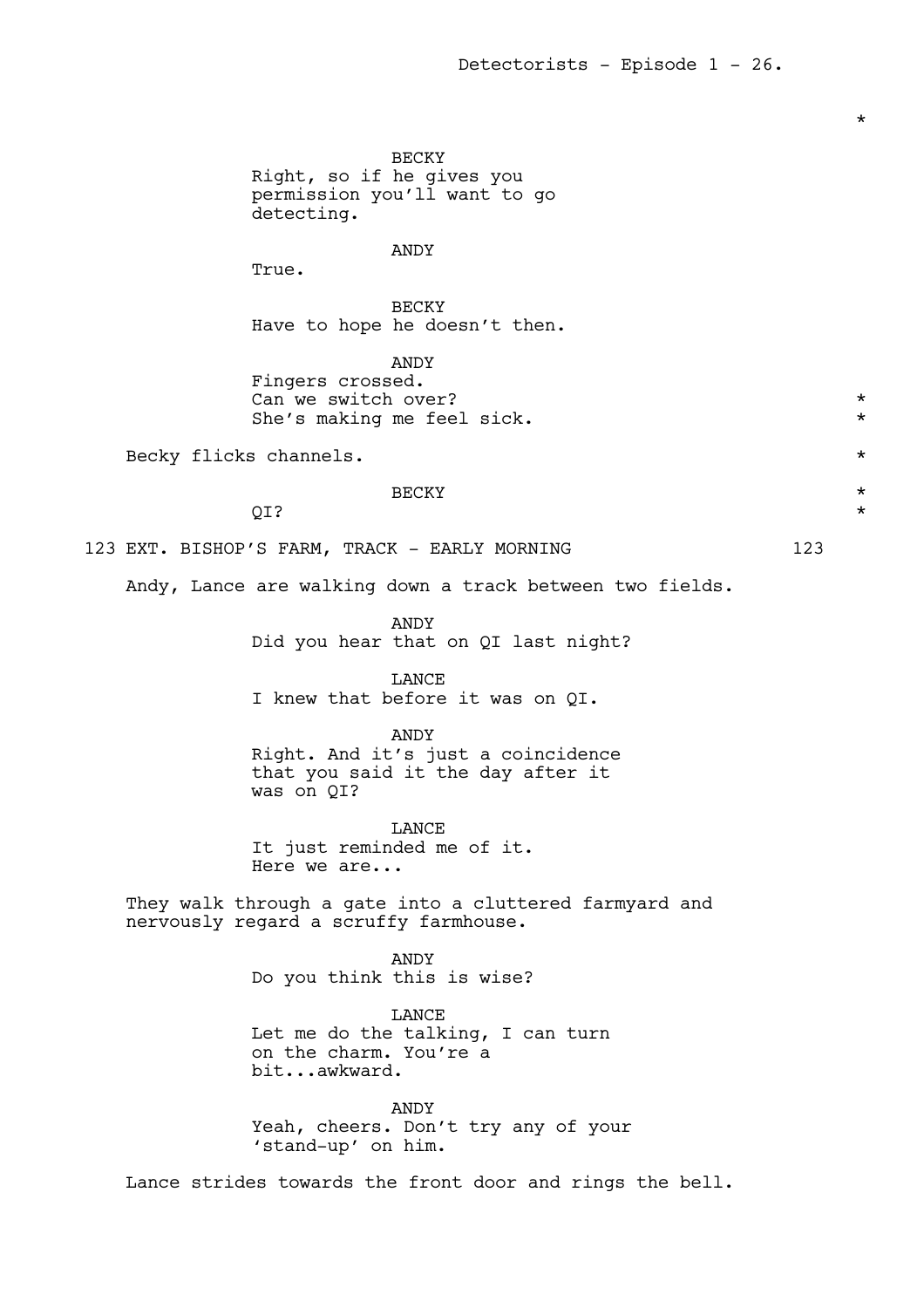The bell sounds deep inside the house, and immediately an angry voice starts shouting apparently at dogs. Lance backs up nervously.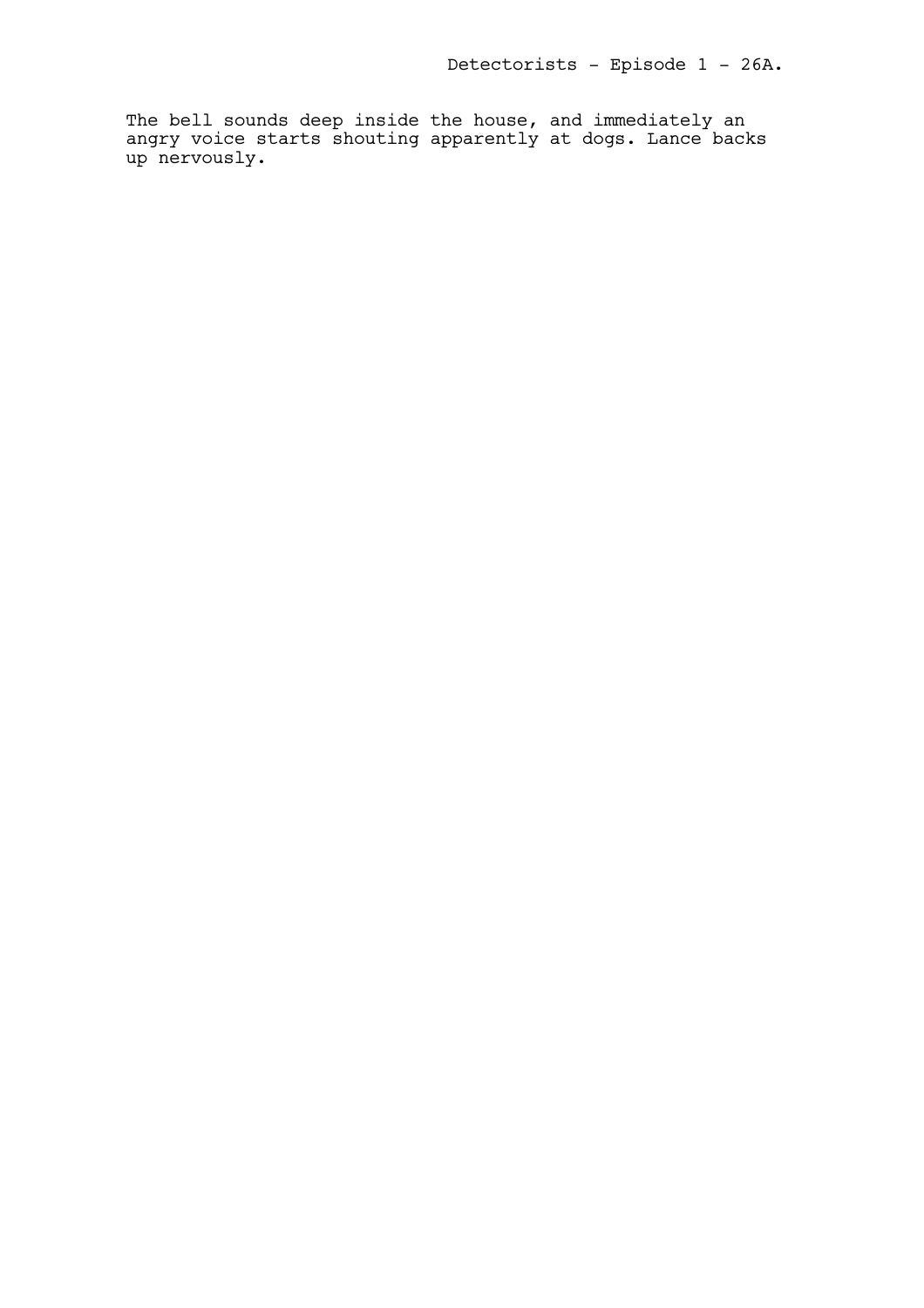VOICE Get down! All of you calm down! Be quiet! Stay back in there!

We can't hear any dogs.

They hear bolts being drawn back and eventually the door opens and LAWRENCE BISHOP steps out hurriedly closing the \* door behind him.

# BISHOP

Get back in there!

Bishop is in his sixties. He is constantly busy and fussing but at the same time oddly vacant. His eyes will suddenly glaze over as if he is hearing voices and though he is very enthusiastic about what you've just said you're not sure he's heard a single word.

He turns round, distractedly wiping something off his hand with a rag.

### BISHOP

Yes?

LANCE Hello sir, sorry to disturb you...

BISHOP Have you come about the...

LANCE

The...?

BISHOP The... what *have* you come about?

ANDY No, you're not expecting us actually.

BISHOP

Am I not?

LANCE

No.

# A pause.

**LANCE** Um, we're actually metal detectorists and we were wondering if we could have permission to  $*$ search your land?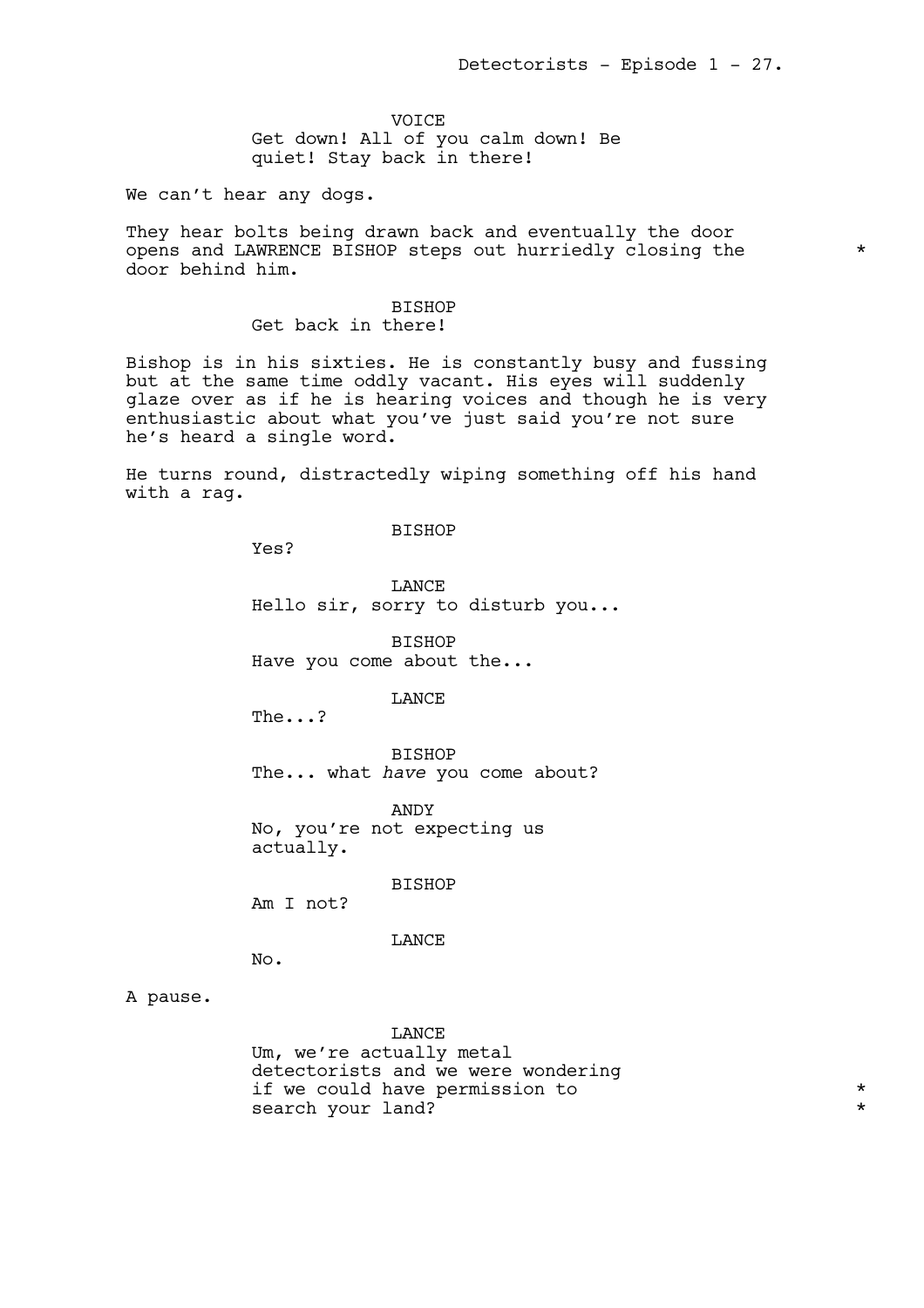BISHOP Really? Good lord. Was it a competition?

ANDY

Pardon?

**BISHOP** Did I send off for it?

LANCE No, no. I guess it's just your lucky day.

BISHOP Fascinating. Cup of tea?

Andy and Lance exchange a glance, WTF?

124 INT. FARMHOUSE - DAY 124

Inside the farmhouse is crammed with stuff floor to ceiling. A large kitchen with a table and around it a few chairs and a sofa.

> BISHOP Don't mind the dogs, they're a bit boisterous but they're only being friendly.

Scattered around are dog bowls, dog baskets, blankets etc, but no sign of an actual dog.

> BISHOP Just push them off the sofa if they're in your way. They're not even supposed to be on the furniture.

Bishop makes tea in three chipped mugs and, unable to find a spoon, stirs them with an oily screwdriver.

ANDY

So Mr. Bishop...

### BISHOP

Larry, please...  $\star$ 

ANDY Larry. Nobody has ever approached \* \* you for permission before?

BISHOP

Never.

LANCE So nobody has ever detected on this land?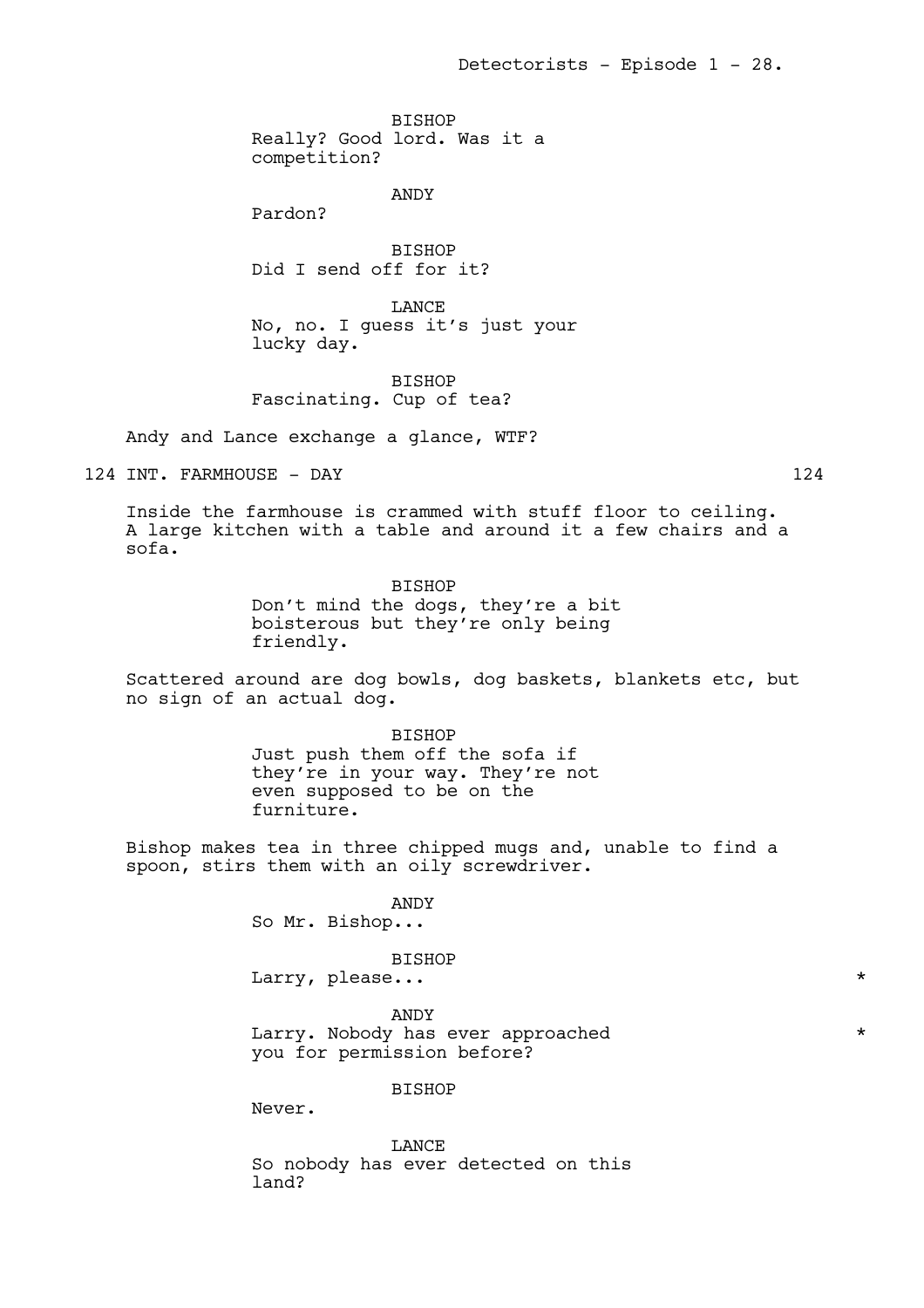BISHOP Not as far as I know. There was that dig years back.

He hands them tea.

ANDY Sorry, 'dig' Larry? \*

BISHOP Yes, archaeological dig, years ago before the war. My grandfather told me about it when I was in short trousers.

He looks at the boys. They look back.

BISHOP When I was a child.

ANDY

Yes.

LANCE

Yes. Did they find anything?

BISHOP

No! Didn't have time. Dug a few trenches and then the war happened and there was more important things to spend money on.

ANDY

Do you know what they were looking for?

BISHOP

No idea.

LANCE But you'd be happy for us to have a look round?

BISHOP Yes, yes, let me know what you turn up. (his eyes glaze over) Stay out of the paddock on Birchwood Road. You can't go  $\star$ digging down there.

LANCE

Okey doke.  $\star$ 

ANDY Yes, will do. We'll stay out of there.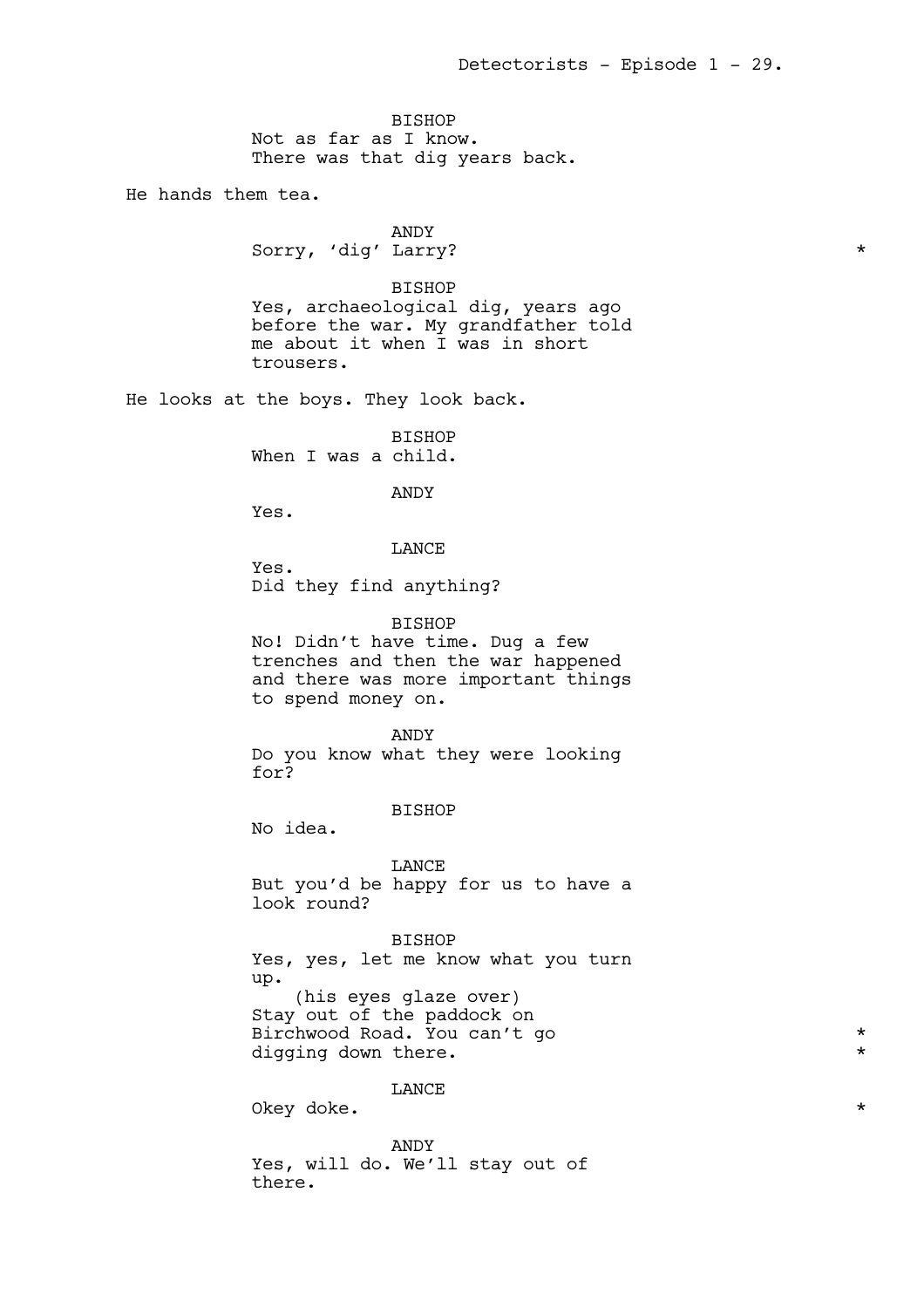Detectorists - Episode 1 - 30.

BISHOP Now, if you'll excuse me. Has anyone seen the phone?

They look around where they were sitting as they get up to go.

> BISHOP Bloody dogs have hidden it haven't they.

He storms out of the room.

BISHOP Have one of you beasts stolen my telephone...?

The guys look at each other, not sure what to make of it all.

125 EXT. BISHOP'S FARM 'HOME FIELD' - DAY 125

Andy and Lance are unsheathing their detectors and strapping on finds pouches.

> LANCE This is it mate, this is the big one! That's exactly what they had to do with Sutton Hoo, abandon it because of the war. But *they* came back and finished it off.

ANDY This lot have left it to us.

LANCE "This time next year we'll be miwyonaires".

ANDY

We've got to do this properly, mark out the site with a grid system, do it area by area, make sure we cover everything.

LANCE Sod that, let's get detecting.

ANDY We should spend a few days surveying the site before we even turn the detectors on. Look for features, potential earthworks...

Lance's detector beeps as he turns it on.